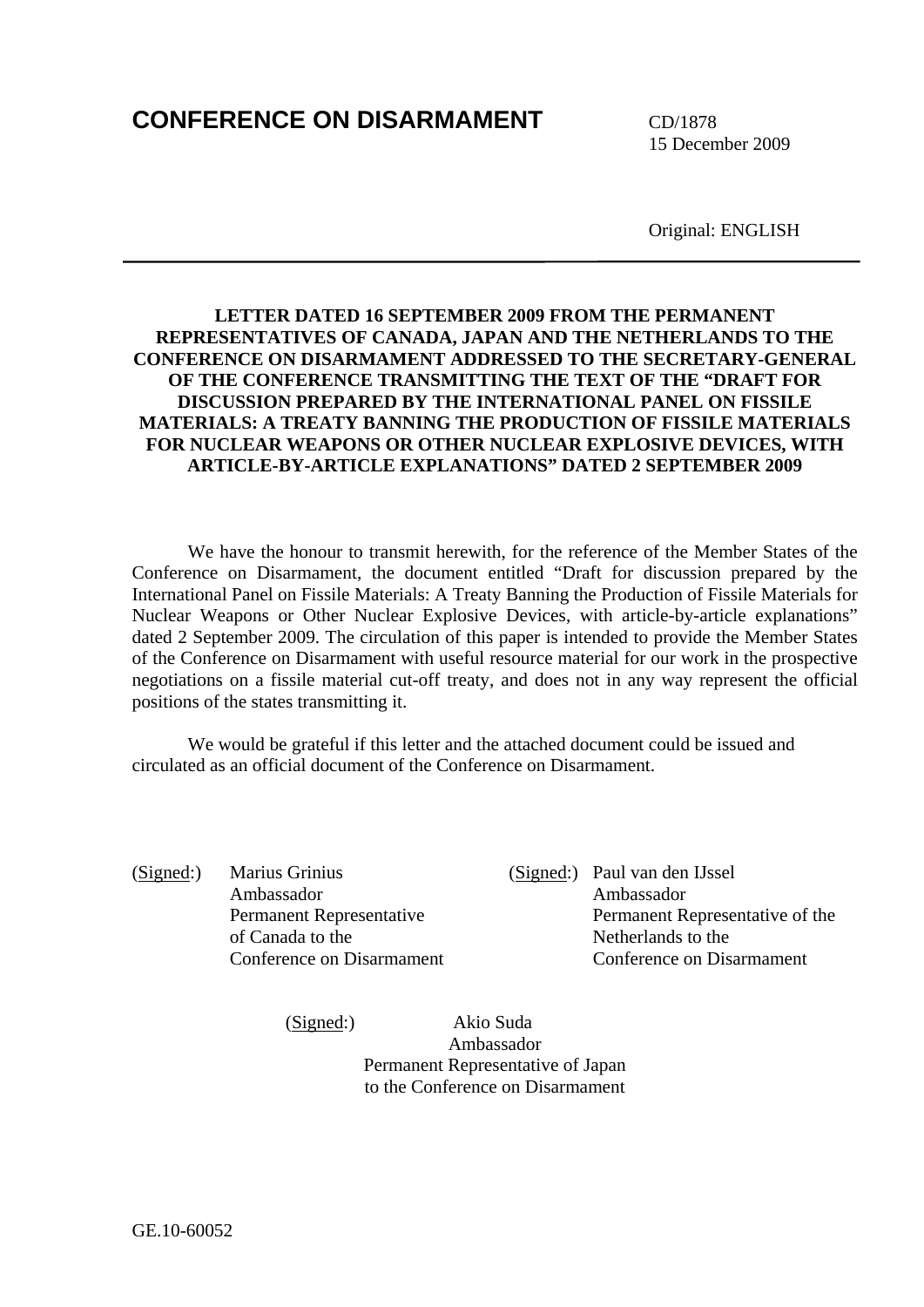## DRAFT FOR DISCUSSION PREPARED BY THE INTERNATIONAL PANEL ON FISSILE MATERIALS<sup>[\\*](#page-1-0)</sup>

## **A Fissile Material (Cut-Off) Treaty**

## **A Treaty Banning the Production of Fissile Materials for Nuclear Weapons or Other Nuclear Explosive Devices**

with article-by-article explanations

2 September 2009

International Panel on Fissile Materials www.fissilematerials.org

 $\overline{a}$ 

<span id="page-1-0"></span><sup>\*</sup> Submitted as received by the secretariat and without editing.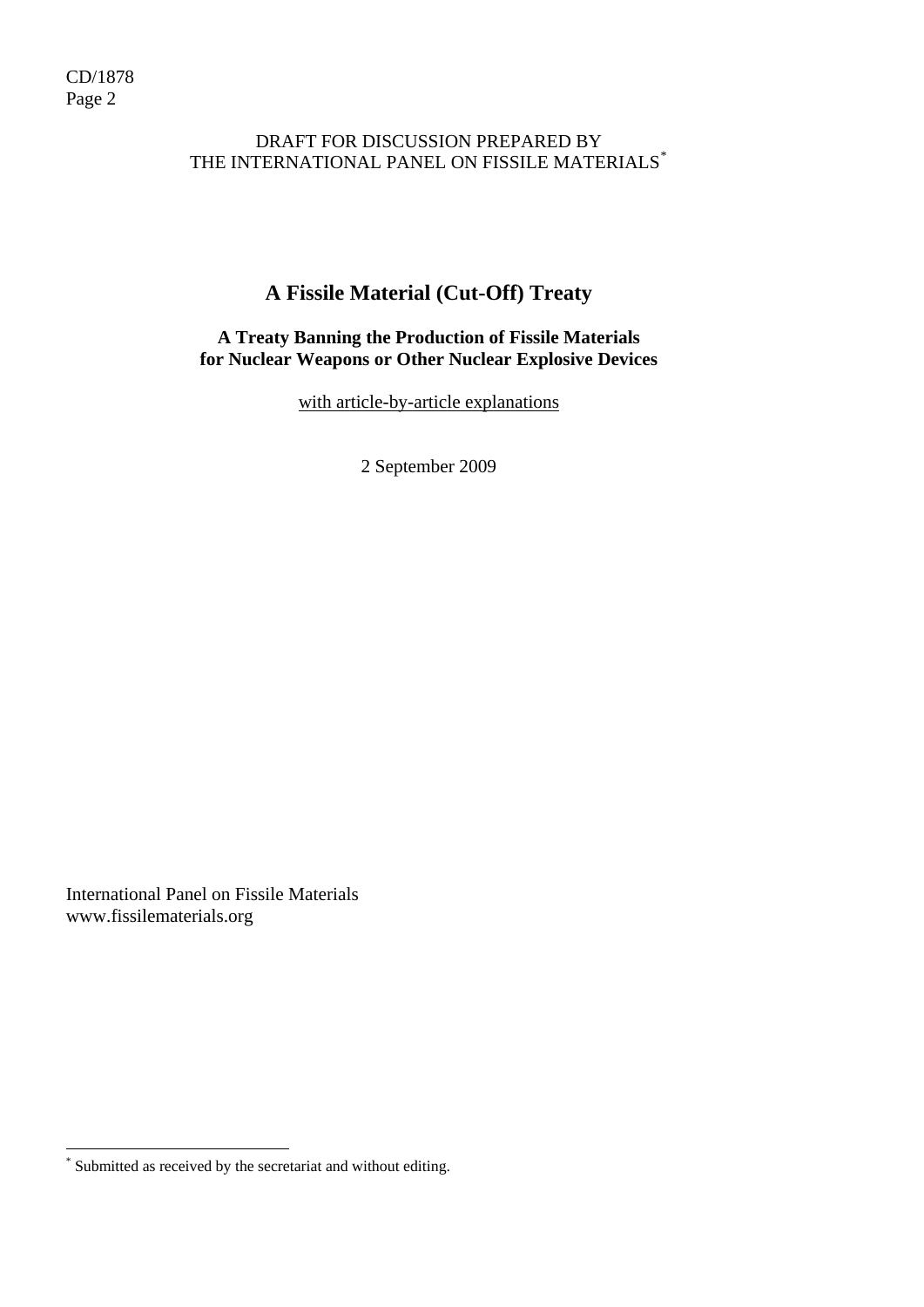#### **Table of Contents**

#### Introduction

Draft Treaty and Article by Article Explanation

Preamble

Article I: Basic Undertakings

Article II: Definitions

Article III: Verification

Article IV: Declarations

Article V: The Organization

Article VI: Measures to Redress a Situation and to Ensure Compliance

Article VII: National Implementation Measures

Article VIII: Settlement of Disputes

Article IX: Protocols

Article X: Amendments

Article XI: Funding

Article XII: Duration, Review and Withdrawal

Article XIII: Entry into Force

Article XIV: Reservations

Article XV: Depositary

Article XVI: Authentic Texts

About IPFM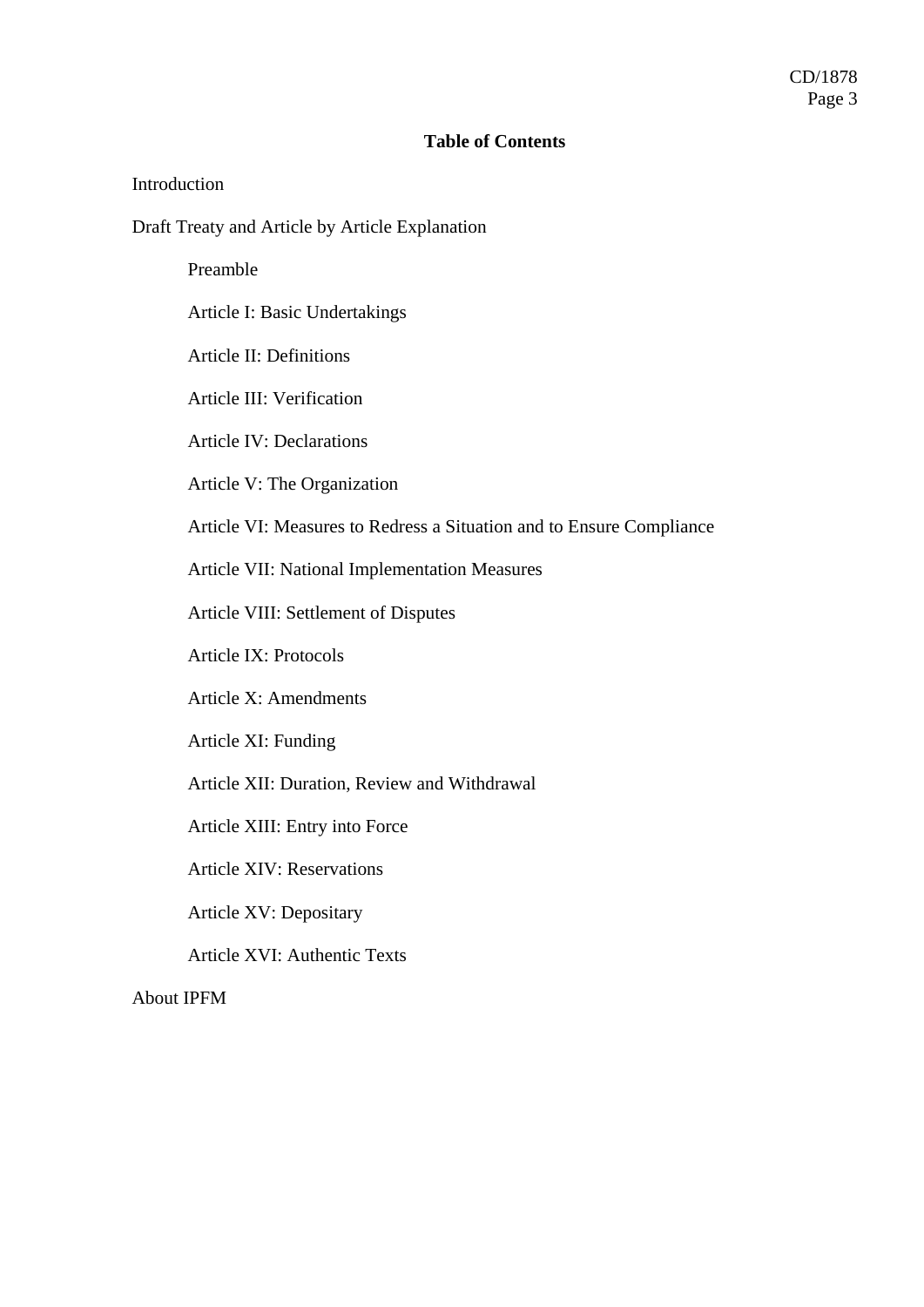$\overline{a}$ 

## **Introduction**

A treaty banning the production of fissile materials<sup>[1](#page-3-0)</sup> for nuclear weapons is essential to constraining nuclear arms races and to achieving the goal of nuclear disarmament. Negotiation of such a treaty was endorsed without a dissenting vote in 1993 by the United Nations General Assembly. $2^{2}$  $2^{2}$ 

The Review Conference of the Parties to the Non-Proliferation Treaty (NPT) in 2000 agreed that negotiations "on a non-discriminatory, multilateral and internationally and effectively verifiable treaty banning the production of fissile materials for nuclear weapons or other nuclear explosive devices" should commence immediately in the multilateral Conference on Disarmament (CD) in Geneva, "with a view to their conclusion within five years."<sup>[3](#page-3-2)</sup> Nevertheless, the CD has, for various reasons, not yet formally launched negotiations on such a treaty.

In the discussion of the proposed treaty at the CD, two issues have been especially contentious: verification and pre-existing stocks. The debate over whether the treaty should involve a ban on the use of some pre-existing stocks for weapons has even led to the use of two different names for the proposed treaty: Fissile Material Cutoff Treaty and Fissile Material Treaty. Here, we will use a name that makes this unresolved issue explicit: Fissile Material (Cutoff) Treaty, or FM(C)T.

We present below a draft FM(C)T based on discussions within the International Panel on Fissile Materials (IPFM). It is an alternative to the draft treaty with limited scope and without verification submitted by the Bush Administration to the CD on May 18, 2006.

*Verification.* There are strong reasons to prefer a verified treaty:

- Agreed verification measures are essential to creating confidence and trust in an FM(C)T;
- The non-nuclear-weapon states (NNWS) Parties to the Non Proliferation Treaty (NPT) have accepted comprehensive safeguards, implemented by the International Atomic Energy Agency (IAEA), on their civilian nuclear programs to verify their commitments not to divert nuclear materials to weapons. Many of these states have repeatedly expressed concerns that, because the nuclear-weapon states are not required to have similar safeguards on their civilian nuclear activities, the NPT puts NNWS at a competitive disadvantage in the development of civilian nuclear power. A verified FM(C)T would go far toward redressing this inequity; and
- Interest in nuclear disarmament has recently revived. Much deeper cuts in the nuclear stockpiles will require expanded inspections of nuclear activities in the states possessing

<span id="page-3-0"></span><sup>&</sup>lt;sup>1</sup> Fissile materials are materials that can sustain a fission chain reaction, in practice, primarily plutonium and highly enriched uranium.

<sup>&</sup>lt;sup>2</sup> UN General Assembly Resolution 48/75L, 1993, www.ipfmlibrary.org/unga4875.pdf.

<span id="page-3-2"></span><span id="page-3-1"></span><sup>&</sup>lt;sup>3</sup> 2000 NPT Review Conference Final Document, "Article VI and Preambular, Paragraphs 8 to 12," 15.3, see e.g. www.armscontrol.org/act/2000\_06/docjun.asp.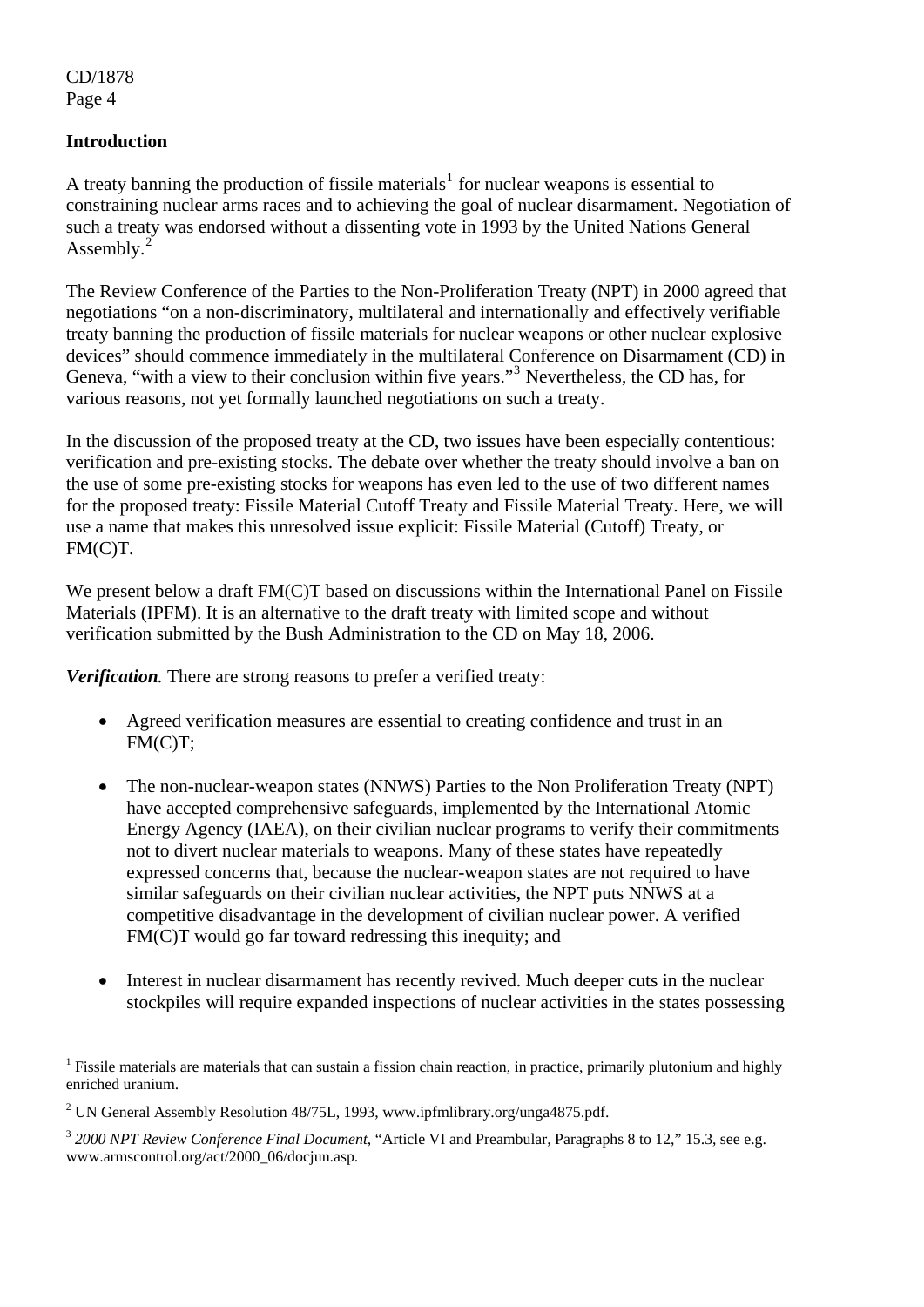nuclear weapons. International verification of an FM(C)T would make an important contribution to establishing an effective verification system for future nuclear disarmament measures.

The IPFM believes that an FM(C)T could be verified as effectively as the Nonproliferation Treaty. Our draft treaty therefore requires verification. As with the NPT, the draft treaty calls upon the IAEA to implement the needed verification arrangements, but these arrangements are not spelled out in the treaty itself.<sup>[4](#page-4-0)</sup> The Panel has developed specific ideas on verification, however. Some of these have been laid out in our *Global Fissile Material Report 2008*  (*GFMR08*).[5](#page-4-1)

There are compelling reasons for the IAEA to take on responsibility for verification. The IAEA has extensive experience in inspecting nuclear installations and nuclear materials, including in the NPT nuclear-weapon states under their voluntary safeguards agreements. The obligations of nuclear-weapon states under the FM(C)T will overlap strongly with the obligations of nonweapon states under the NPT and will become more similar as nuclear disarmament proceeds. The IAEA, advised by national experts, might begin the development of a model protocol in advance of the completion of an FM(C)T.

To undertake the new responsibilities, the IAEA's Safeguards Division will have to grow substantially. Additional funding will be required for such an expansion but it will be miniscule in comparison, for example, with the cost either of nuclear-weapon programs or of the production of nuclear energy.<sup>[6](#page-4-2)</sup>

*Pre-existing stocks.* The FM(C)T could focus exclusively on a cut-off of future production of fissile materials for nuclear weapons or other nuclear explosive devices – or it could include also undertakings not to use for weapons pre-existing non-weapon stocks of fissile materials, including civilian stocks, stocks declared excess to military purposes, and stocks of highly enriched uranium declared for use as fuel for naval-propulsion and other military reactors.

In a verified treaty, future production of fissile material for civilian purposes would in any case be under safeguards to prevent this material from being used in weapons. It would be unnecessarily complicated to keep separate unsafeguarded pre-existing civilian fissile material and safeguarded post-treaty civilian fissile material. It would be better to ask countries to decide at the beginning what pre-existing fissile material they wished to keep available for weapons and to put all other fissile materials under international safeguards. The IPFM's draft Treaty

1

<span id="page-4-0"></span><sup>&</sup>lt;sup>4</sup> In contrast, both the Chemical Weapons Convention and the Comprehensive Nuclear-Test-Ban Treaty have extensive verification provisions in the treaty texts.

<span id="page-4-1"></span><sup>5</sup> *Global Fissile Material Report 2008: Scope and Verification of a Fissile Material (Cutoff) Treaty,* available at www.fissilematerials.org.

<span id="page-4-2"></span><sup>6</sup> IAEA expenditures on safeguards in 2007 were \$0.115 billion, *IAEA Annual Report, 2007,* Tables A1 and A2. Estimated U.S. expenditures on nuclear weapons and related programs in fiscal year 2008 were \$52.8 billion, Stephen Schwartz and Deepti Choubey, *Nuclear Security Spending: Assessing Costs, Examining Priorities*  (Carnegie Endowment, 2009). One hundred million dollars per year would correspond to 0.004 cents per nuclear kilowatt-hour, about one thousandth the generation cost of nuclear electricity, for the 2,608 billion kilowatt-hours of nuclear electricity produced in 2007, *Energy, Electricity and Nuclear Power Estimates for the Period up to 2030*  (IAEA. 2008), Table 4.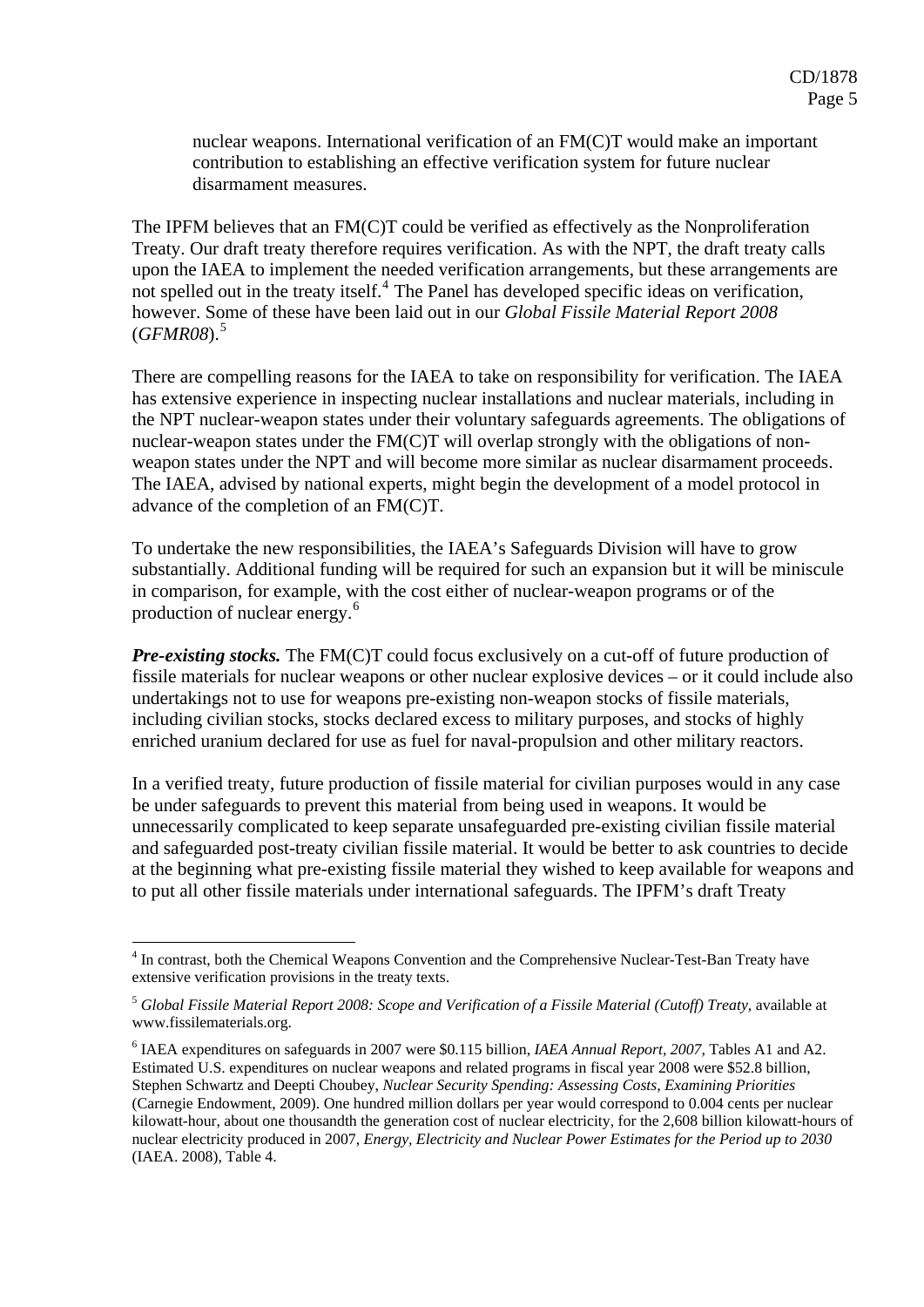therefore requires states to separate military materials from their civilian nuclear sectors before the Treaty comes into force for them.

The draft Treaty also asks states to declare and submit to IAEA monitoring fissile materials from weapons that are excess to their military requirements, as well as future excess materials resulting from unilateral, bilateral, or multilateral nuclear disarmament measures.

A system could also be developed that would place under IAEA monitoring fissile material stored for future use as fuel for naval-propulsion or other military reactors. Such a system will in any case have to be developed if, after the FM(C)T comes into force, HEU is produced for military reactors.

Below, we present the draft IPFM Treaty article-by-article in italics within boxes, followed, where necessary, by brief explanations of the choices we have made.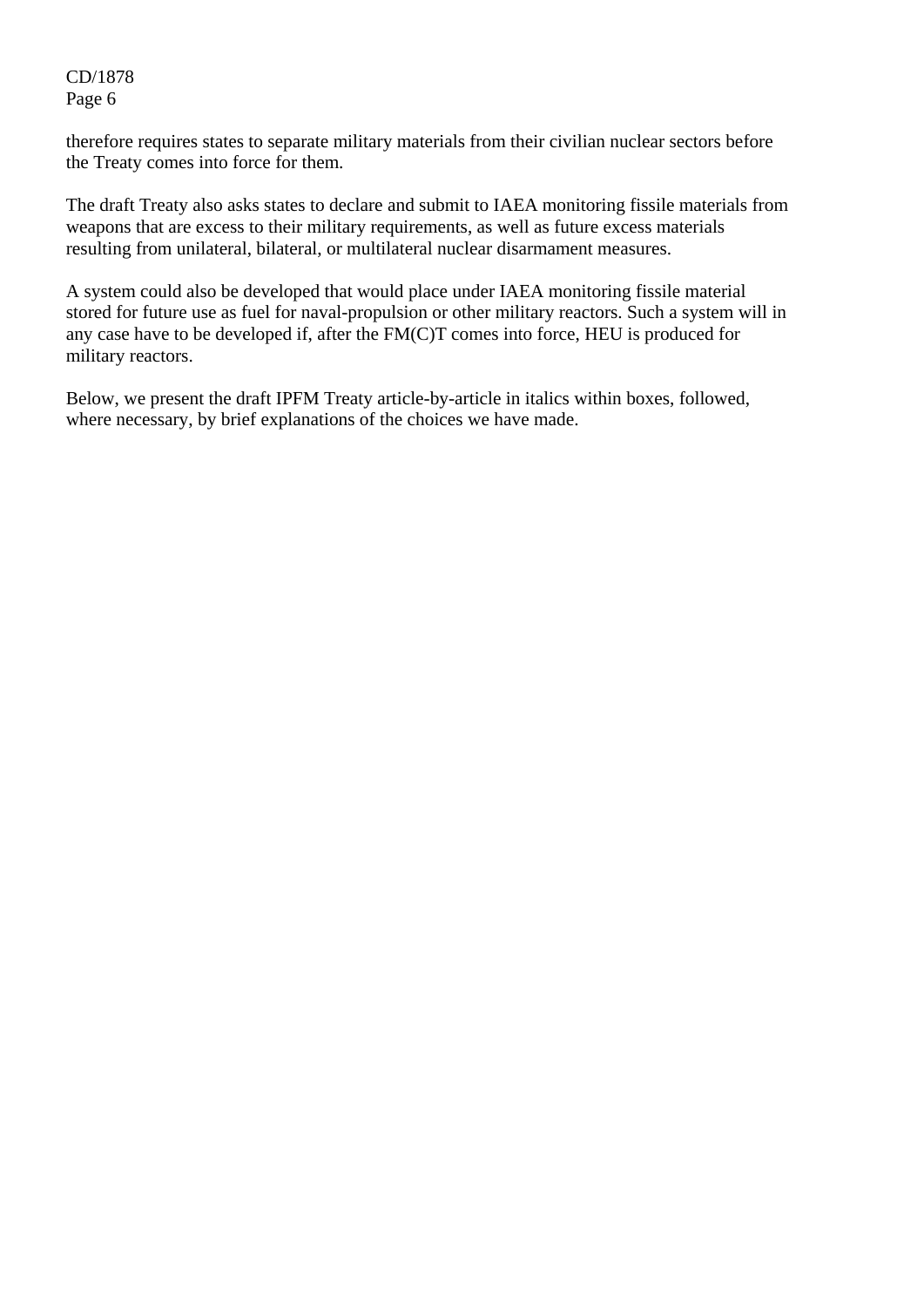## **Draft Treaty and Article-by-Article Explanation**

#### *Preamble*

*The States Parties to this Treaty (hereinafter referred to as "the States Parties"),* 

*a) Certain of the unparalleled dangers that nuclear weapons pose to humankind and the environment, and of the consequent need to achieve the total elimination of nuclear weapons, the prevention of further proliferation of nuclear weapons and the prevention of nuclear terrorism,* 

*b) Desiring to facilitate the cessation of the manufacture of nuclear weapons, the liquidation of existing stockpiles, and the elimination from national arsenals of nuclear weapons and the means of their delivery,* 

*c) Confident that the participation of all States in a treaty banning the production of fissile material for nuclear weapons or other nuclear explosive devices, taking into consideration both disarmament and nonproliferation objectives, will serve to lay the basis for the irreversible reduction of the stocks available for nuclear weapons through permanent transfers of fissile materials to non-weapon use or disposal,* 

*d) Convinced that actions by and agreements between relevant States on their stocks of fissile materials including their size, disposition and protection, would contribute to achieving the goals of this Treaty,* 

*e) Committed to ensuring that the peaceful use of nuclear energy should not contribute to the manufacture of nuclear weapons and that fissile material used for peaceful purposes should be protected from diversion or theft for use in the manufacture of nuclear weapons or other nuclear explosive devices or for purposes unknown, and that strong international cooperation is needed in this respect,* 

*f) Desiring in this connection that the use of highly enriched uranium for peaceful purposes and for military non-explosive use be minimized and in time abandoned, and seeking to universalize the commitment made by certain countries in 1997 to minimizing stockpiles of separated civilian plutonium,i*

*g) Recognizing that the International Atomic Energy Agency (hereafter called the IAEA) is the appropriate body to undertake the verification of this Treaty, and* 

*h) Determined that all nuclear materials in all States be progressively brought under effective non-discriminatory comprehensive verification measures.* 

*Have agreed as follows:* 

*---------------------------------------------* 

i. Belgium, China, France, Germany, Japan, Russia, Switzerland, the United Kingdom, the United States, see IAEA document INFCIRC/549.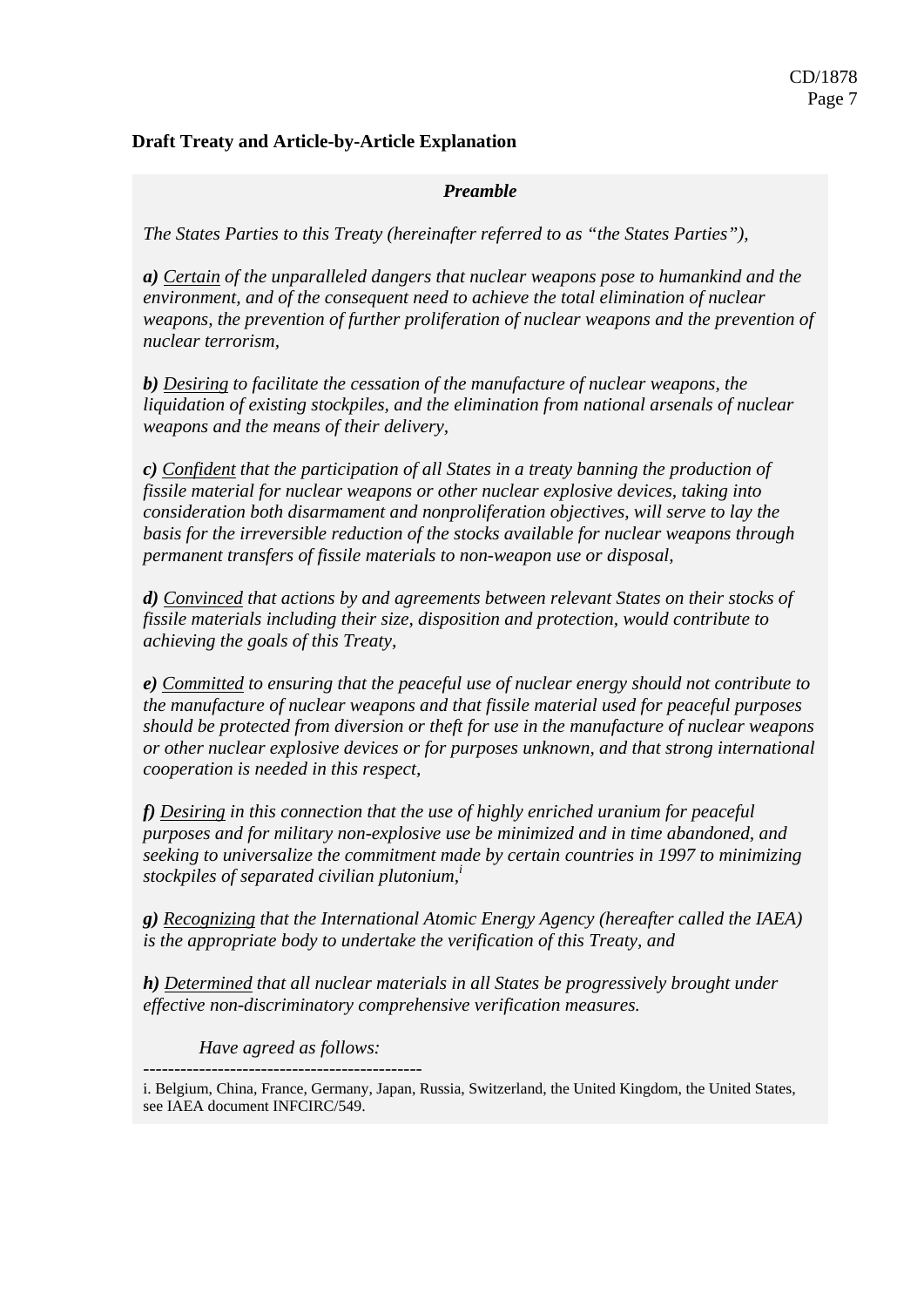The Preamble explains the purpose of the Treaty and how it fits into a broader context, in this case the ultimate goal of nuclear disarmament, and the desirability of future steps towards that goal. It uses relevant aspirational language from other treaties, resolutions and relevant declarations.

*Paragraph a)* describes the dangers of nuclear weapons and the consequent need to work on nuclear disarmament and nonproliferation measures and the prevention of nuclear terrorism.

*Paragraph b*) mentions the main goals of the Treaty: to contribute to the halting in the production of new nuclear weapons and the dismantlement of existing nuclear weapons. The need for destruction of dedicated nuclear-weapon delivery systems is also mentioned. These objectives are also called for in the Nonproliferation Treaty

*Paragraph c*) underlines the desirability that all States participate in a treaty that ends the production of fissile materials for weapons and provides for their irreversible transfer to nonweapon use or disposal.

*Paragraph d)* notes that the Treaty does not include specific commitments to declare or reduce the sizes of existing stocks of fissile materials available for nuclear weapons. It strongly emphasizes, however, that bilateral and multilateral agreements between relevant states on such declarations and reductions would greatly assist in attaining the goals of this Treaty.

*Paragraph e)* underlines the need to ensure that the use of nuclear energy for peaceful purposes does not contribute to the manufacture of nuclear weapons. This is a general objective but also relates to the intensive discussions in recent years of multilateral alternatives to national nuclear programs for uranium enrichment and spent fuel storage and reprocessing. The paragraph also emphasizes the need for strict physical protection of fissile materials . On all these matters, international cooperation needs to be strengthened, especially if the use of nuclear energy expands in the coming decades.

*Paragraph f)* points to the particular risks posed by the use of fissile materials in the nuclear fuel cycle, which lowers the barrier between peaceful uses of nuclear energy and nuclear explosives. The use of highly enriched uranium (HEU), of which nuclear explosives can be made relatively easily (including by non-state actors) and which is not needed for the production of electric power and for which low-enriched uranium can increasingly be substituted in other uses, should be phased out. The same holds for the use of HEU in military (mostly propulsion) reactors, The paragraph also stresses the need for minimizing stockpiles of separated plutonium in the civilian fuel cycle, referring to a commitment made by a number of relevant States. More needs to be done in this field, in view of the fact that, despite these commitments, the global stock of separated civilian but weapon-usable plutonium today is about as large as weapon stocks of plutonium and could soon become larger as weapon stocks are reduced.

*Paragraph g*) states that the IAEA should apply the verification measures required by this Treaty. Since these verification measures are the same or extensions of existing safeguards measures already applied by the IAEA in non-weapon states under the Nonproliferation Treaty, it would be extremely inefficient to establish a new verification organization for this Treaty.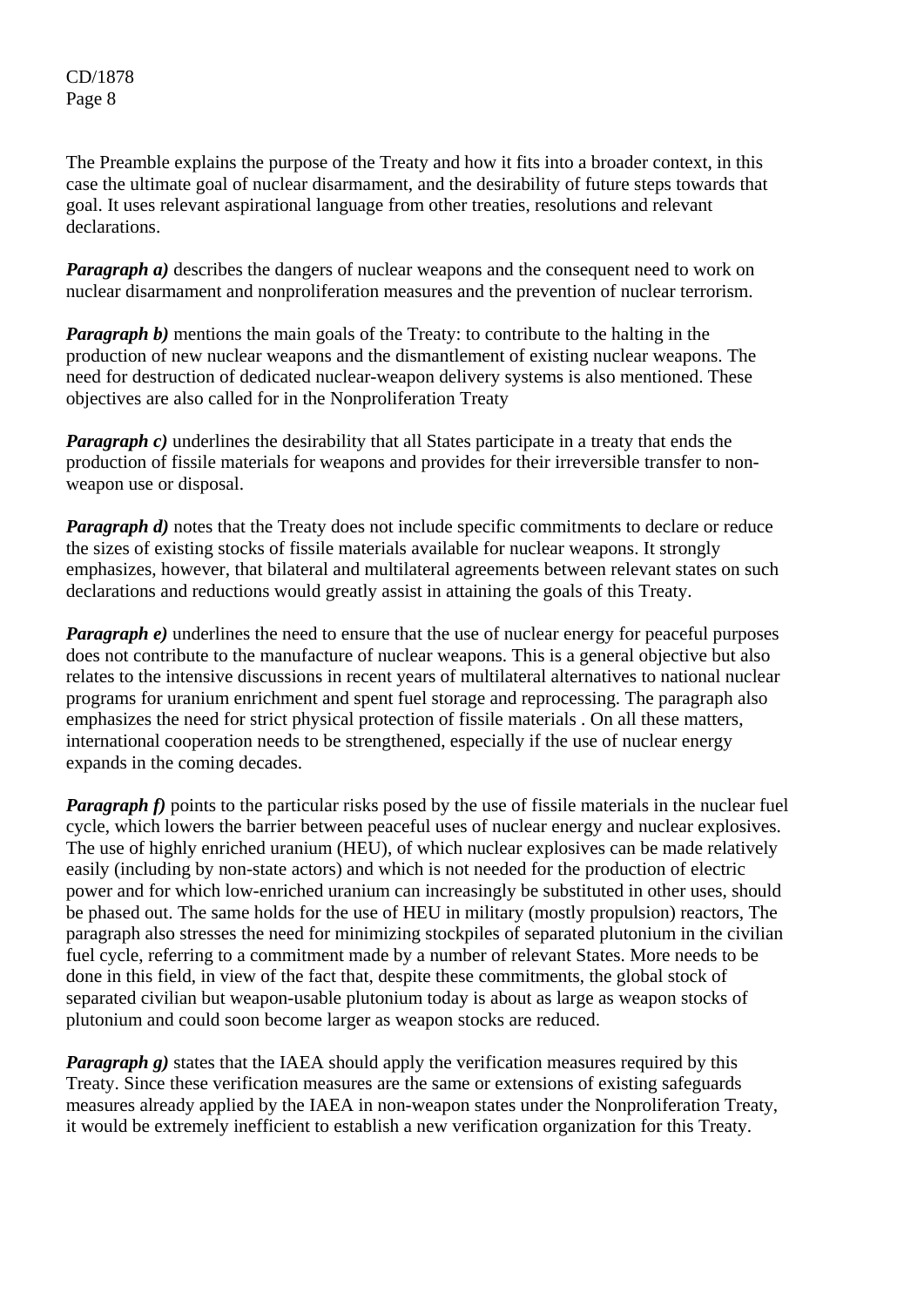*Paragraph h)* underlines the objective that, step-by-step, all fissile materials in all states should come under the same strict verification regime. This could only be fully accomplished when comprehensive nuclear disarmament is achieved but this Treaty is an important step towards that goal.

## *Article I: Basic Undertakings*

*I.1. Each State Party undertakes not to produce fissile material for nuclear weapons or other nuclear explosive devices.* 

*I.2. Each State Party undertakes not to acquire from any source or to transfer to any recipient fissile material for nuclear weapons or other nuclear explosive devices;* 

*I.3 Each State Party undertakes not to assist, induce or encourage in any way anyone to engage in any activity prohibited under this Treaty;* 

*I.4. Each State Party undertakes either to promptly disable and decommission and, when feasible, dismantle its fissile-material production facilities, or to reconfigure and use these facilities only for peaceful or military non-explosive purposes.* 

*I.5. Each State Party undertakes to declare to the IAEA and not to use for nuclear weapons or other nuclear-explosive devices all fissile materials:* 

- *i. In its civilian nuclear sector*
- *ii. Declared as excess for all military purposes*
- *iii. Declared for use in military reactors.*

*I.6. Each State Party undertakes that any reduction in its stockpile of nuclear weapons will result in a declaration of the fissile material recovered from those weapons as excess for weapon purposes.*

*Article I.1* sets out the *cutoff* obligations of the Treaty. The ban of the production of fissile material is only for direct use in weapons or other nuclear-explosive devices. This recognizes that some states choose to separate plutonium for recycle in civilian power reactors and/or produce highly enriched uranium (HEU) to fuel naval and/or tritium-production reactors. Any production of fissile material, after the treaty comes into force, would have to be under IAEA safeguards. A more far-reaching treaty could ban production of fissile materials for a larger range of military purposes or even all purposes.

*Article I.2* is a non-circumvention requirement, adding to the ban on production a prohibition on the acquisition of fissile materials for weapons purposes by other means, as well as transfers for weapon use to other states or non-state actors. Transfers of fissile materials between states for weapons use have reportedly occurred in the past.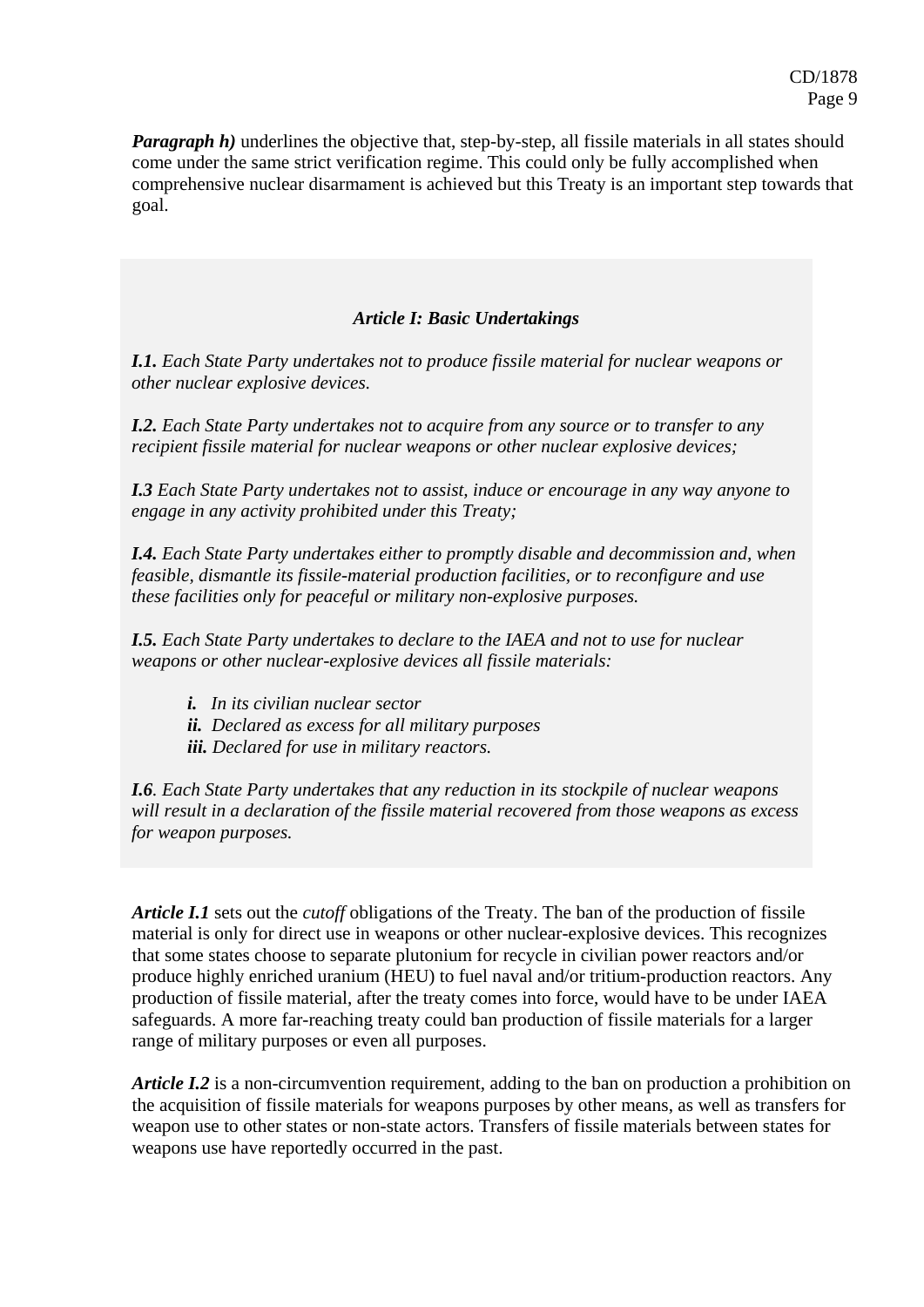$\overline{a}$ 

*Article I.3* adds the requirement not to assist, induce or encourage other states or non-state actors to engage in activities that are prohibited by the Treaty.

*Article I.4* requires that reprocessing facilities and enrichment plants that have been used to produce fissile materials for weapons be converted to the production of material for civilian or military non-explosive uses or be shut down and decommissioned and ultimately dismantled. The purpose is to avoid having unnecessary production facilities kept in a standby mode.

*Article I.5* requires that all fissile materials not in weapons or committed to potential weaponsuse be declared to the IAEA in the same manner as fissile material in non-nuclear-weapon states that are parties to the NPT. By making this declaration, a country defines its non-weapons stockpiles.

*Sub-article I.5.i* requires that fissile materials in the civilian sectors of the Parties at the time the Treaty comes into force may not be used in nuclear weapons. Without this obligation, fissile material in the civilian sector produced before the Treaty's entry into force for a country could be used for nuclear weapons and, for a verified treaty, it would be necessary to undertake and maintain a complex segregation of fissile materials in the civilian sectors according to whether they were produced post- or pre-Treaty. It would be far simpler for a country, before joining the Treaty, to segregate all pre-existing fissile material for which it wants to preserve the option of weapon use. To the IPFM's knowledge, all plutonium that has been separated primarily for weapons– as distinguished from nuclear-fuel purposes -- contains more than 90 percent Pu-239. To prevent plutonium containing less than 90 percent Pu-239 from being used for weapons, it should be included in the plutonium that is declared civilian.

*Sub-article I.5.ii* requires that all fissile materials declared excess to weapons and other military purposes remain so irreversibly. The Russian Federation, the United Kingdom, and the United States, the countries that have made such declarations, have committed that they are irreversible. This obligation reiterates one of the Thirteen Steps agreed at the NPT Review Conference in 2000, namely "Arrangements by all nuclear-weapon States to place, as soon as practicable, fissile material designated by each of them as no longer required for military purposes under IAEA or other relevant international verification and arrangements for the disposition of such material for peaceful purposes, to ensure that such material remains permanently outside of military programmes."<sup>[7](#page-9-0)</sup>

*Sub-article I.5.iii.* The United States has declared a large stock of HEU excess for weapon use but has reserved much of it for future use as fuel for naval-propulsion reactors. The quantities involved are comparable to those in the weapon stockpiles (see *GFMR08,* chapter 1) and could become an obstacle to further reductions unless made unavailable for weapons purposes. Other states may do the same. They could also reserve HEU to fuel reactors for other military purposes that are not banned by the Treaty, such as producing tritium for nuclear weapons. This subparagraph requires that this material—although reserved for military purposes—will not be used in nuclear weapons or other nuclear-explosive devices.

<span id="page-9-0"></span> $72000$  Review Conference of the Parties to the Treaty on the Non-Proliferation of Nuclear Weapons *Final Document*, Volume 1, NPT/CONF.2000/28 (Parts I and II), New York, 2000.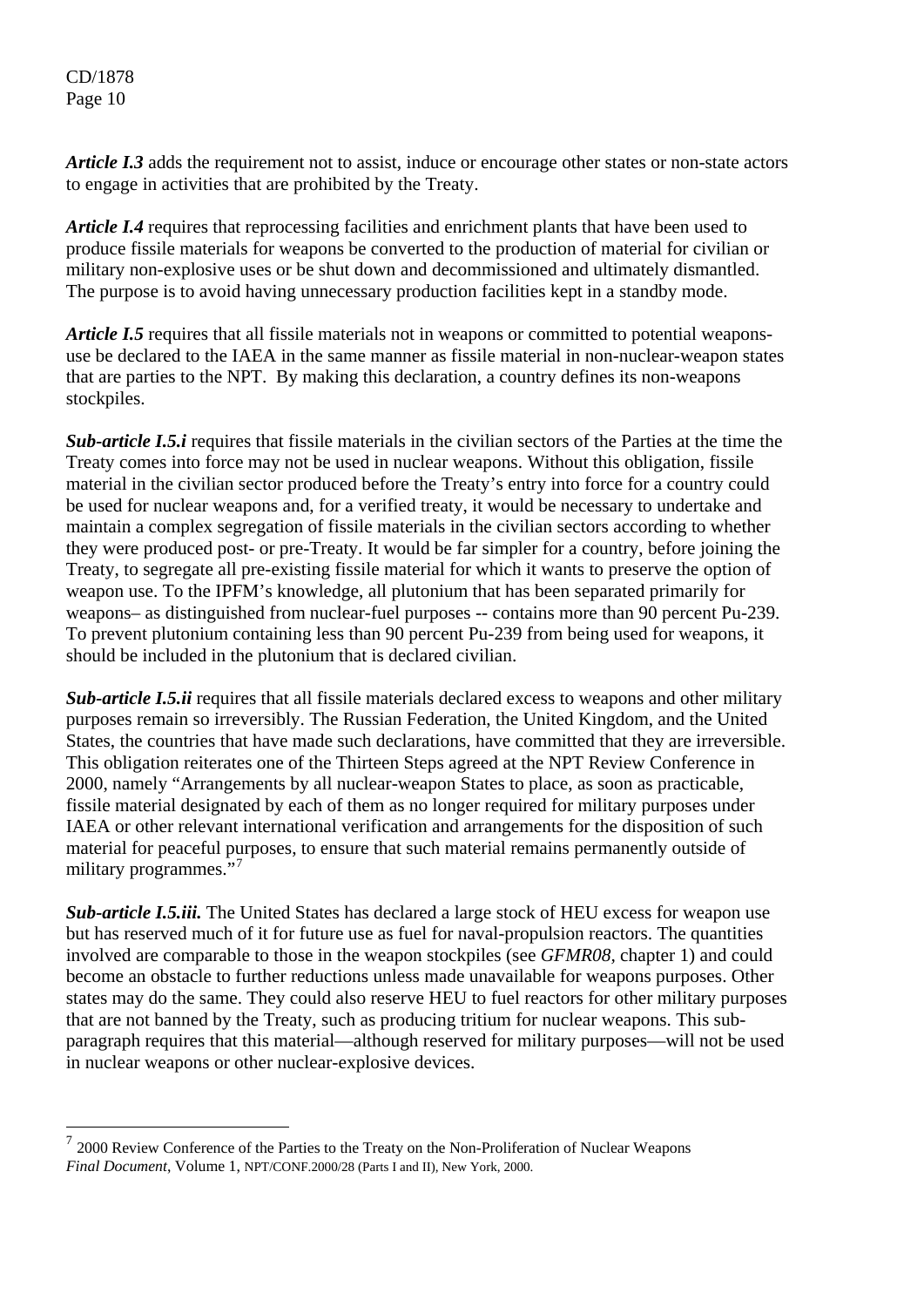*Article I.6.* would require States Party to declare excess for weapon purposes fissile material recovered from reductions in their nuclear-warhead stockpiles through unilateral actions or bilateral or multilateral agreements and arrangements. After it has been converted to unclassified form, this material would be placed under the same IAEA safeguards that are used for civilian materials. It could also come under IAEA monitoring at an earlier stage with arrangements to protect classified information (see *GFMR08,* Chapter 6). It could subsequently be used for either civilian or military non-explosive purposes (see also the discussion of Article III.3.ii.c below).

#### *Article II: Definitions*

*II.1. "Fissile material" means:ii*

*i) Plutonium of any isotopic composition except plutonium that contains 80 percent or more plutonium-238* 

*ii) Uranium containing uranium-235 and/or uranium-233 in a weighted concentration equivalent to or greater than 20 percent uranium-235. iii*

*iii. Any other fissile material suitable for the manufacture of nuclear weapons as agreed to in a protocol to this Treaty.* 

*iv. Material containing any combination of the foregoing.* 

*II.2. "To produce fissile material" means:* 

*i. To separate fissile materials from irradiated nuclear material through reprocessing or any other process* 

*ii. To increase the weighted concentration of uranium-235 and uranium-233 of any mixture of uranium isotopes to a level equivalent to or greater than 20 percent* 

*iii. To increase the fraction of plutonium-239 in plutonium by any isotopic separation process.* 

*II.3. A "production facility" means any facility capable of producing more than [one tenth] of a significant quantity of fissile material per year.* 

*-------------------------------------* 

ii. See the corresponding definition of "direct use" material in: *IAEA Safeguards Glossary, 2001 Edition,* International Nuclear Verification Series, No. 3, International Atomic Energy Agency, Vienna, 2002, §4.25, iii. The weighting is as follows:  $F_{235} + (5/3) F_{233}$ , where  $F_{235}$  is the fraction of U-235 atoms in the mix and  $F_{233}$ the fraction of U-233 atoms.

*Sub-article II.1.i.* The definition of plutonium conforms to the IAEA definition of "direct-use material," i.e. "nuclear material that can be used for the manufacture of nuclear explosive devices without transmutation or further enrichment."<sup>[8](#page-10-0)</sup> Plutonium containing more than 80 percent Pu-238 is used in thermoelectric generators for space and other applications and generates so much radioactive decay heat that it is considered unusable as a weapons material.

*Sub-article II.1.ii.* The IAEA defines a mixture of uranium-235 and uranium-238 enriched to 20 percent or more in U-235 to be "direct use material."<sup>[9](#page-10-1)</sup> It also defines U-233 to be a direct-use

1

<span id="page-10-0"></span><sup>8</sup> *IAEA Safeguards Glossary, op. cit.*

<span id="page-10-1"></span><sup>9</sup> *Ibid.*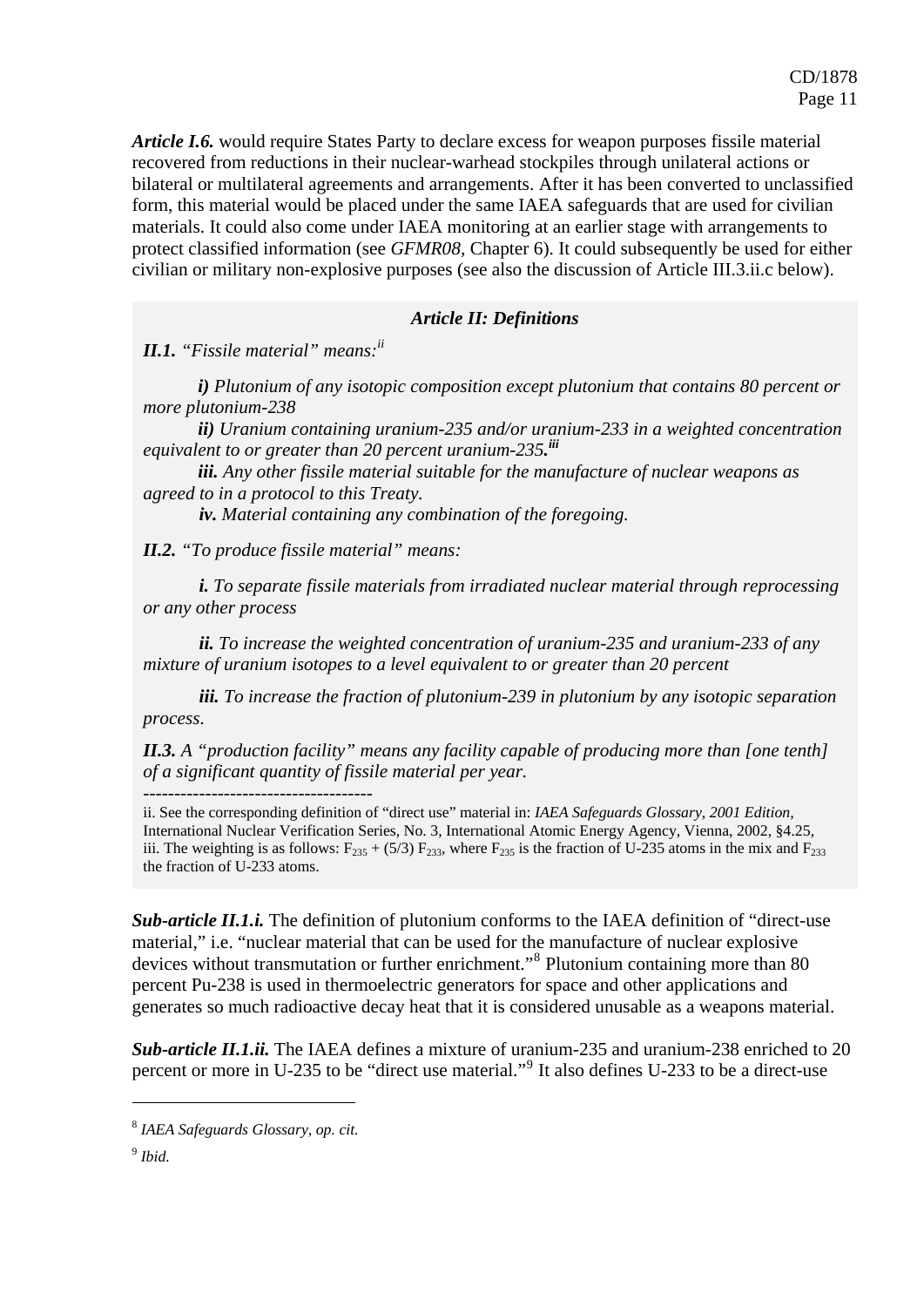$\overline{a}$ 

material.<sup>[10](#page-11-0)</sup> It does not, however, define which mixtures of uranium isotopes containing U-233 would be considered weapon usable, Since a mixture of 12-percent U-233 with U-238 has the same critical mass as a mixture of 20-percent U-235 with U-238, we have assumed that each atom of U-233 is equivalent to  $20/12 = 5/3$  atoms of U-235.<sup>[11](#page-11-1)</sup>

*Sub-article II.1.iii.* Although the most common fissile materials are highly enriched uranium (HEU) and plutonium, neptunium-237 and americium also could be used for weapons manufacture and are therefore sometimes referred to as "alternative nuclear [weapon] materials" (see *GFMR08*, Appendix).<sup>[12](#page-11-2)</sup> These are not currently defined as "special fissionable materials" in the IAEA Statute or covered by IAEA safeguards under the INFCIRC/153 model safeguards agreement between the IAEA and non-nuclear-weapon states.

*Article II.2* defines the production of fissile material as either:

- Its separation from irradiated nuclear material; or
- The enrichment of uranium in the isotopes U-235 and/or U-233 to the equivalent of 20 or more percent of U-235; or
- The enrichment of plutonium in the isotope Pu-239.

The effect is to prohibit not only the production of highly enriched uranium or plutonium for nuclear weapons or nuclear explosive devices but also the further enrichment for these purposes of pre-existing highly enriched uranium or plutonium. Thus, for example, a State Party may not increase the enrichment of uranium-235 in unsafeguarded HEU from 21 to 90 percent U-235 for nuclear explosive purposes or the enrichment of plutonium in plutonium- $239<sup>13</sup>$  $239<sup>13</sup>$  $239<sup>13</sup>$  It would be permitted, however, to chemically purify fissile materials of their decay products, e.g. americium-241 in the case of weapons plutonium. The decay of Pu-241 into Am-241 simply represents the natural transformation of one nuclear material from another and its separation does not constitute production.

*Article II.3* defines facilities that can produce fissile materials, i.e., enrichment and reprocessing facilities, including hot-cells with reprocessing capabilities. Some threshold production capacity will have to be specified to avoid capturing facilities such as mass spectrometers that can separate isotopes but at insignificant rates. If other fissile material were added, it would be necessary for the IAEA to define a significant quantity in each case. For Np-237, Am-241 and Am-243, currently defined by the IAEA as "alternative nuclear

<span id="page-11-2"></span><sup>12</sup> *IAEA Safeguards Glossary, op. cit.*, §4.18 and §4.19

<span id="page-11-0"></span> $10$  The United States carried out a nuclear weapon test on 15 April 1955 (the MET test in the "Teapot" series) using a composite plutonium and uranium-233 core, with a yield of 22 kilotons, see www.nuclearweaponarchive.org. There may have been other tests using uranium-233; T. B. Cochran, W. Arkin, and M. M. Hoenig*, U.S. Nuclear Forces and Capabilities,* Nuclear Weapons Databook, Vol. 1, Ballinger, Cambridge, 1984, p. 23. See also, D. R. Tousley, C. W. Forsberg, and A. M. Krichinsky, "Disposition of Uranium-233," International High-Level Radioactive Waste Management Conference, American Nuclear Society, Las Vegas, Nevada, 11–14 May 1998.

<span id="page-11-1"></span> $11$  See e.g. the curves showing critical masses of U-235/U-238 and U-233/U-238 mixtures as a function of enrichment in Jungmin Kang and Frank von Hippel, "U-232 and the Proliferation-resistance of U-233 in Spent Fuel," *Science & Global Security,* Vol. 9, 2001, Figure 7.

<span id="page-11-3"></span><sup>&</sup>lt;sup>13</sup> The US developed laser enrichment of plutonium at the Livermore National Laboratory in the 1980s.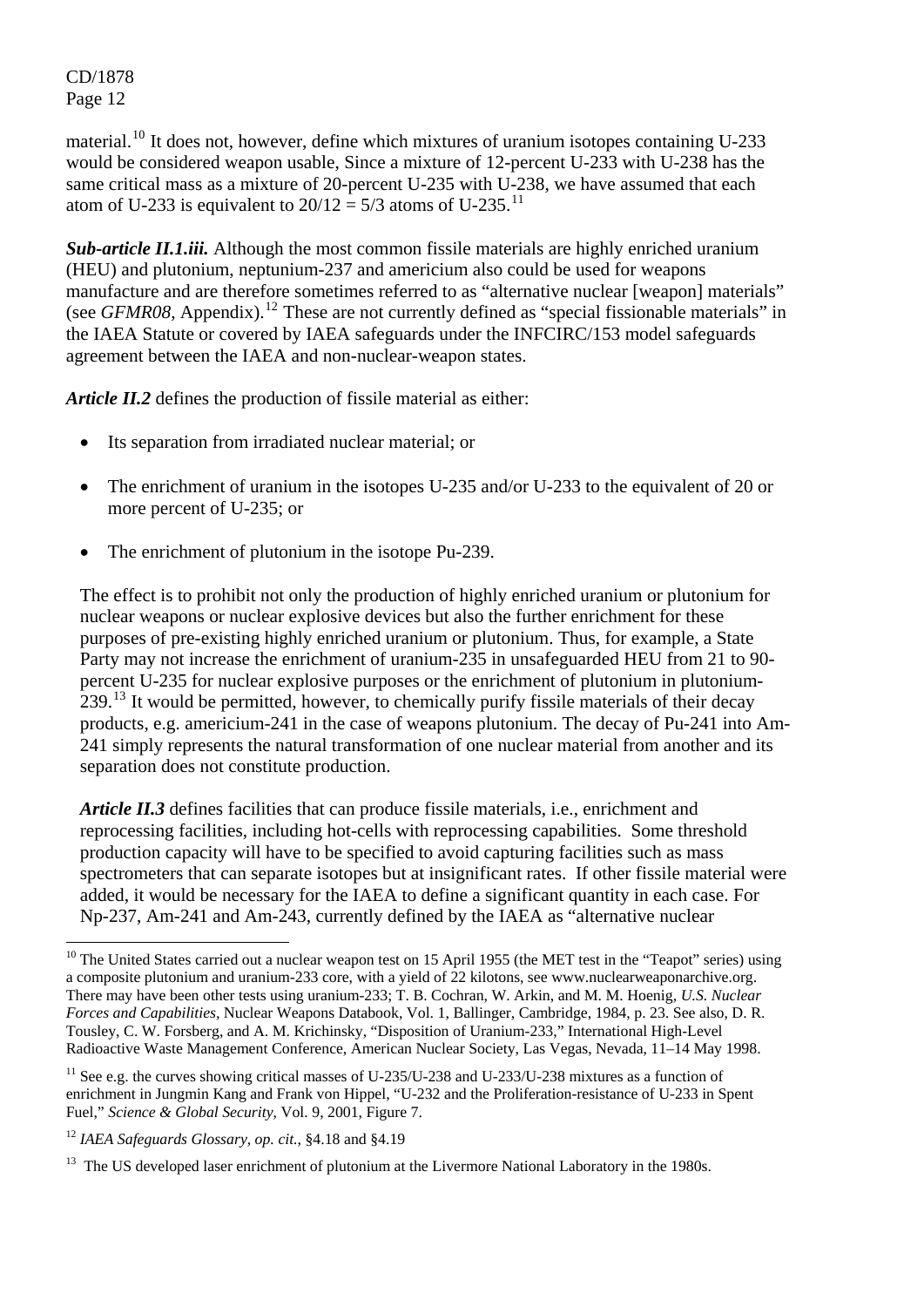materials," the unreflected critical masses are approximately 60, 60 and 200 kg respectively. For comparison, the unreflected critical mass of U-235 is about 50 kg and the significant quantity is defined as 25 kg.

#### *Article III: Verification*

*III.1. Each State Party undertakes to accept IAEA safeguards to verify compliance with its obligations under Article I as described in this Article.* 

*III.2. States Parties that have in force with the IAEA a comprehensive safeguards agreement that satisfies the requirements of IAEA-document INFCIRC/153 (corrected) and an Additional Protocol that satisfies the requirements of INFCIRC/540 (corrected), have no further verification obligations under this Treaty, unless that State Party intends to use fissile materials for military non-explosive purposes, or that state has more than [one tenth] of a significant quantity of the fissile materials referred to in Article II.1.iii, in which case additional safeguards or arrangements are needed.* 

*III.3. States Parties not having a comprehensive safeguards agreement with the IAEA and possessing at least one significant quantity of unsafeguarded fissile material undertake to accept safeguards in an appropriate safeguards agreement to be concluded with the IAEA to verify their obligations under Article I, including:* 

*i) The non-production of fissile materials for nuclear weapons or other nuclear explosive devices and to that end:* 

*a) The disablement, decommissioning and dismantlement of production facilities or their use only for peaceful or military non-explosive purposes, and b) The absence of any production of fissile materials without safeguards.* 

*ii) The non-diversion to nuclear weapons, other nuclear explosive devices or purposes unknown of:* 

*a) All civilian fissile materials, including in spent fuel,* 

*b) All fissile materials declared excess to any military purpose.* 

*c) All fissile materials declared for military non-explosive purposes* 

*III.4. Negotiation of agreements and arrangements referred to in Paragraph III.2 and III.3 shall commence, based on a Model Safeguards Agreement, within [180] days from the entry into force of this Treaty. For States depositing their instruments of ratification or accession after the [180]-day period, negotiation of such agreements or arrangements shall commence not later than the date of such deposit. Negotiations of these agreements and arrangements shall be conducted in consultation with the Executive Secretary. Such agreements or arrangements shall enter into force not later than [18] months after the date of initiation of negotiations unless otherwise agreed by the Conference of States* 

*Article III.1* calls for the States Party to the treaty to accept the safeguards required to verify the main obligations of Article I of the Treaty. There are obligations in Article I, however, that cannot easily be verified by safeguards such as in Article I.3. Article III.3 therefore enumerates those obligations under Article I that should be verified by the IAEA.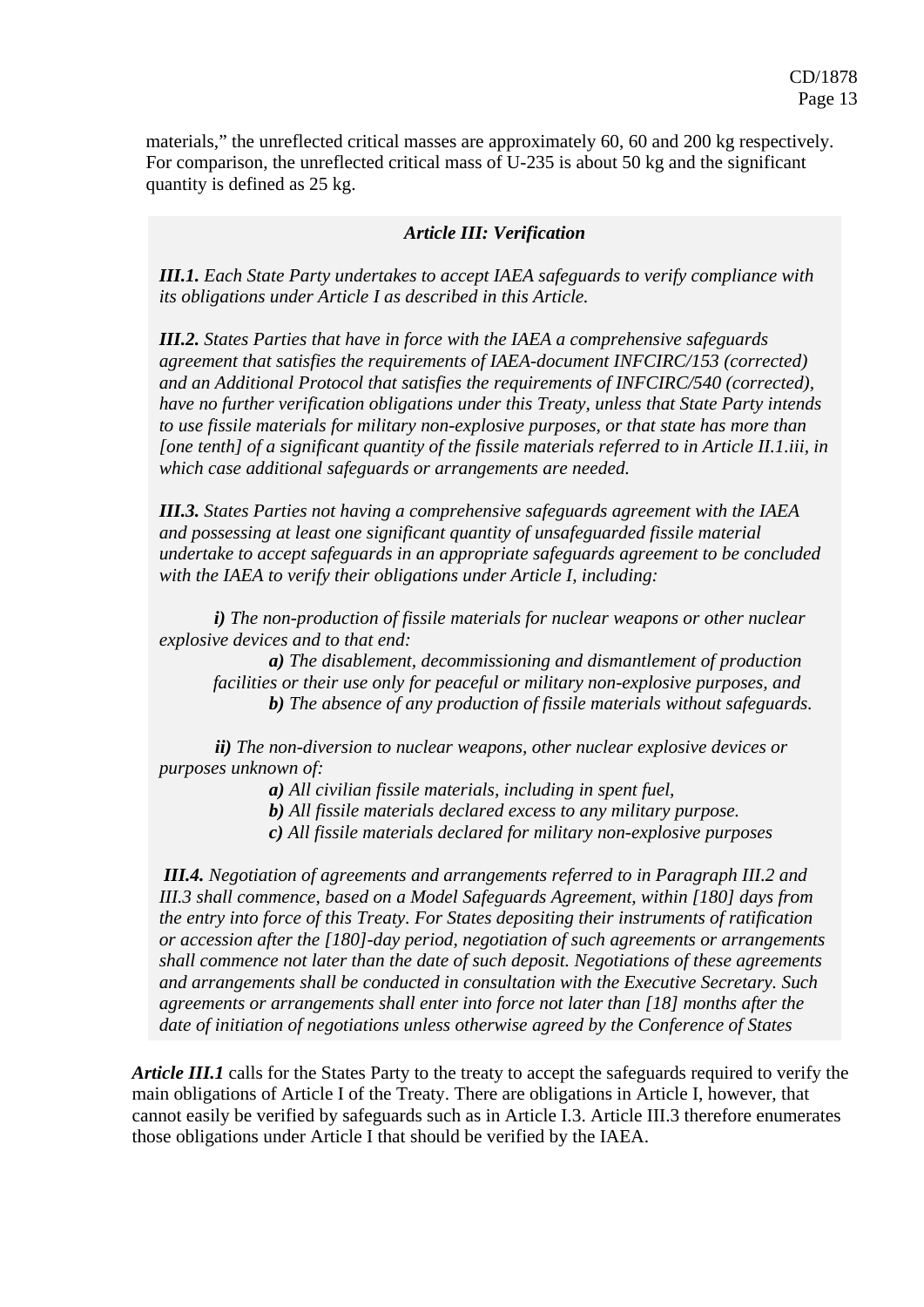$\overline{a}$ 

*Article III.2* recognizes that States Parties that have a comprehensive or full-scope safeguards agreement based on the NPT Model Agreement INFCIRC/153 (corrected) already are fully covered by safeguards on all their declared fissile materials and declared production facilities. These states include all the Non-Nuclear Weapon States (NNWS) party to the NPT having significant nuclear activities.<sup>[14](#page-13-0)</sup>

Effective verification of a production cut-off, however, also requires measures to ensure that there are no undeclared prohibited activities. The Additional Protocol (AP) was specifically designed for this purpose.<sup>[15](#page-13-1)</sup> Article III.2 therefore requires that all States that have a comprehensive agreement also ratify the Additional Protocol. For the non-nuclear-weapon states that have not yet ratified the Additional Protocol, this would be their only new obligation under the FM(C)T.

For non-weapon states that decide to use fissile materials for military, non-explosive purposes (such as naval propulsion), which is allowed under the NPT and its comprehensive safeguards agreement (see paragraph 14 of INCIRC/153), special arrangements would have to be made to verify that such material is not used for weapons. This issue is discussed under Article III.3.ii.c.

The definition of fissile materials in this Treaty could be extended to include neptunium-237 and americium-241 and -243 and perhaps other materials that can support a fission chain reaction. These materials are not today subject to IAEA safeguards. The Statute of the IAEA does not include these materials in its definition of Special Fissionable Materials, and INFCIRC/153 is based on the Statute in this respect. The Board of Governors of the IAEA has the power to add materials to the definition in the Statute (see Article XX.1 of the Statute) but has as yet not done so. It is conceivable that, before the entry into force of the FM(C)T, the Board could take such an action. This would not automatically lead to a change in the application of safeguards, however, since individual states would have to accept the change (see paragraph 112 if INFCIRC/153). It should be noted, however, that very few non-nuclear weapon states have significant quantities of neptunium and americium -- probably just some of the few non-weapon states that have reprocessed, so possibly only these few would need to adapt their safeguards agreements (see paragraph 23 of INFCIRC/153). Very small amounts (grams or less) of Am-241 are being used in other states for the manufacture of smoke alarms containing less than a microgram each, but the IAEA could allow exemption of such gram quantities of fissile material from safeguards (paragraph 36 of INFCIRC/153).

*Article III.3* describes the verification measures needed in those States Parties that do not fall under Article III.2, i.e., countries that do not have a safeguards agreement covering all their fissile materials but have at least one significant quantity of such material.<sup>[16](#page-13-2)</sup> Sub-article III.3.i

<span id="page-13-0"></span><sup>&</sup>lt;sup>14</sup> Although the NPT requires that all NNWS should have a comprehensive Safeguards Agreement, some states with no significant nuclear activities have yet to conclude such an agreement with the IAEA.

<span id="page-13-1"></span><sup>&</sup>lt;sup>15</sup> After the discovery of Iraq's clandestine nuclear program in 1991, the Additional Protocol (INFCIRC/540) was devised to provide the IAEA more information about nuclear-related activities in non-weapon states and to allow it to verify the correctness and completeness of such information including by the use of environmental sampling at undeclared locations such as swipes of surfaces to detect micron-sized particles of enriched uranium and plutonium. As of 21 January 2009, eighty-five non-nuclear-weapon states plus the five NPT nuclear-weapon states and Euratom had an Additional Protocol in force, www.iaea.org/OurWork/SV/Safeguards/sg\_protocol.html.

<span id="page-13-2"></span><sup>&</sup>lt;sup>16</sup> This group consists today of China, India, Israel, France, North Korea, Pakistan, Russia, the United Kingdom, and the United States. However, North Korea committed in September 2005 to returning "at an early date" to the NPT as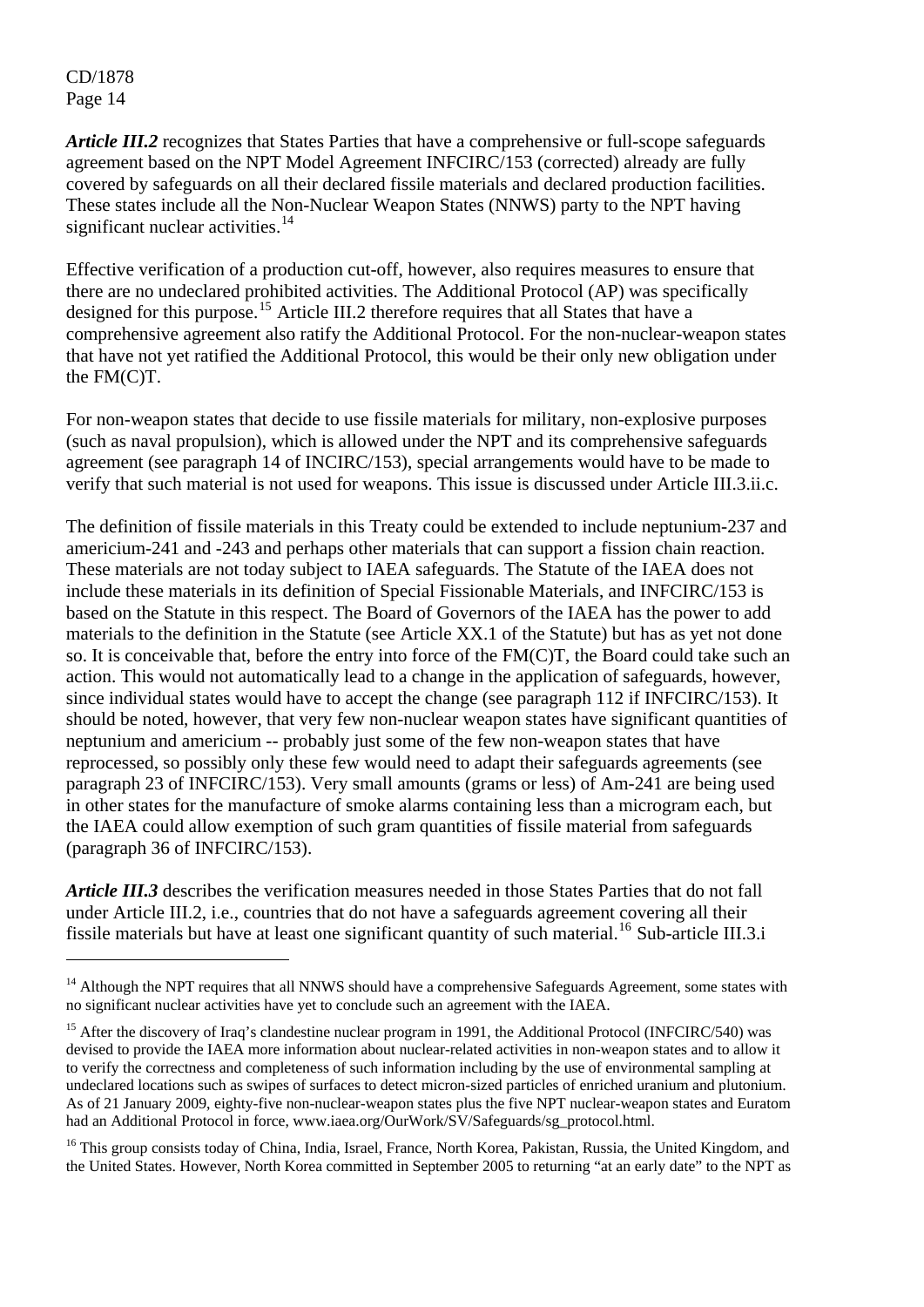provides for the verification of the non-production of fissile materials for nuclear weapons or other nuclear explosive purposes while allowing the production of fissile material under safeguards. A Model Safeguards Agreement for such countries would have to be negotiated in parallel with the negotiation of the Treaty.

Sub-article III.3.ii covers the non-diversion to use in nuclear weapons of different categories of fissile materials submitted to IAEA monitoring.

In the civilian sector, the safeguards needed for these States Parties could be patterned on IAEA safeguards in non-weapon states. In other cases, such as excess weapon materials that are still in classified form or materials for non-explosive military uses, the IAEA, the governments of the states concerned and perhaps the governments of other interested states could develop model agreements.

Nuclear-weapon states party to the NPT have already accepted some international safeguards on their civilian nuclear material and facilities. The United States has offered all its civilian facilities for safeguards under its voluntary safeguards agreement with the IAEA, while France and the United Kingdom have all their peaceful nuclear activities under EURATOM safeguards.<sup>[17](#page-14-0)</sup>

States with a significant quantity of fissile material that do not have a Comprehensive Safeguards Agreement with the IAEA, namely the NPT nuclear-weapon states and the non-parties to the NPT, would also have to accept an Additional Protocol in order to provide the IAEA the means to detect clandestine production activities prohibited by the Treaty. Some NPT nuclear-weapon states have already concluded an Additional Protocol with the IAEA, but because of the limits they place on IAEA inspections, these agreements fall far short of those in INFCIRC/540. The U.S. Additional Protocol is the closest to the Additional Protocol for non-weapon states but allows the U.S. Government to prevent IAEA access "to activities with direct national security significance to the United States or to locations or information associated with such activities."<sup>[18](#page-14-1)</sup> Under an FM(C)T, the relevant states and the IAEA would have to conclude "managed access" arrangements to protect sensitive national or commercial information while allowing IAEA inspectors to satisfy themselves that no clandestine production of fissile material is taking place (see *GFMR08,* chapter 8).

**Sub-article III.3.i** refers to the obligations under Article I.1 and I.4. The IAEA should verify the disablement, decommissioning, and dismantlement in time of all enrichment and reprocessing facilities used for pre-Treaty production of fissile materials for nuclear-weapons purposes unless they are converted to the production of nuclear materials for civilian and/or non-explosive

a non-weapon state and to reactivating its Comprehensive Safeguards agreement, "Joint Statement of the Fourth Round of the Six-Party Talks," Beijing, 19 September 2005. At the time of this writing (July 2009), however, North Korea was claiming the status of a weapon state.

1

<span id="page-14-0"></span><sup>17</sup> Under a Voluntary-Offer Agreement, a nuclear-weapon state gives the IAEA the opportunity to inspect specified civilian facilities and nuclear materials. These offers are meant to reduce the differences in the safeguards burdens on nuclear and non-nuclear weapon states but, in practice, the IAEA does not have sufficient funds to safeguard more than a few nuclear facilities in the weapon states. For an overview of these agreements, see *Global Fissile Material Report 2007,* International Panel on Fissile Materials, Princeton, NJ, 2007, pp. 61–81.

<span id="page-14-1"></span><sup>18</sup> Protocol Additional to the Agreement Between the United States of America and the International Atomic Energy Agency for the Application of Safeguards in the United States of America, Article I.c, www.ipfmlibrary.org/gov98.pdf.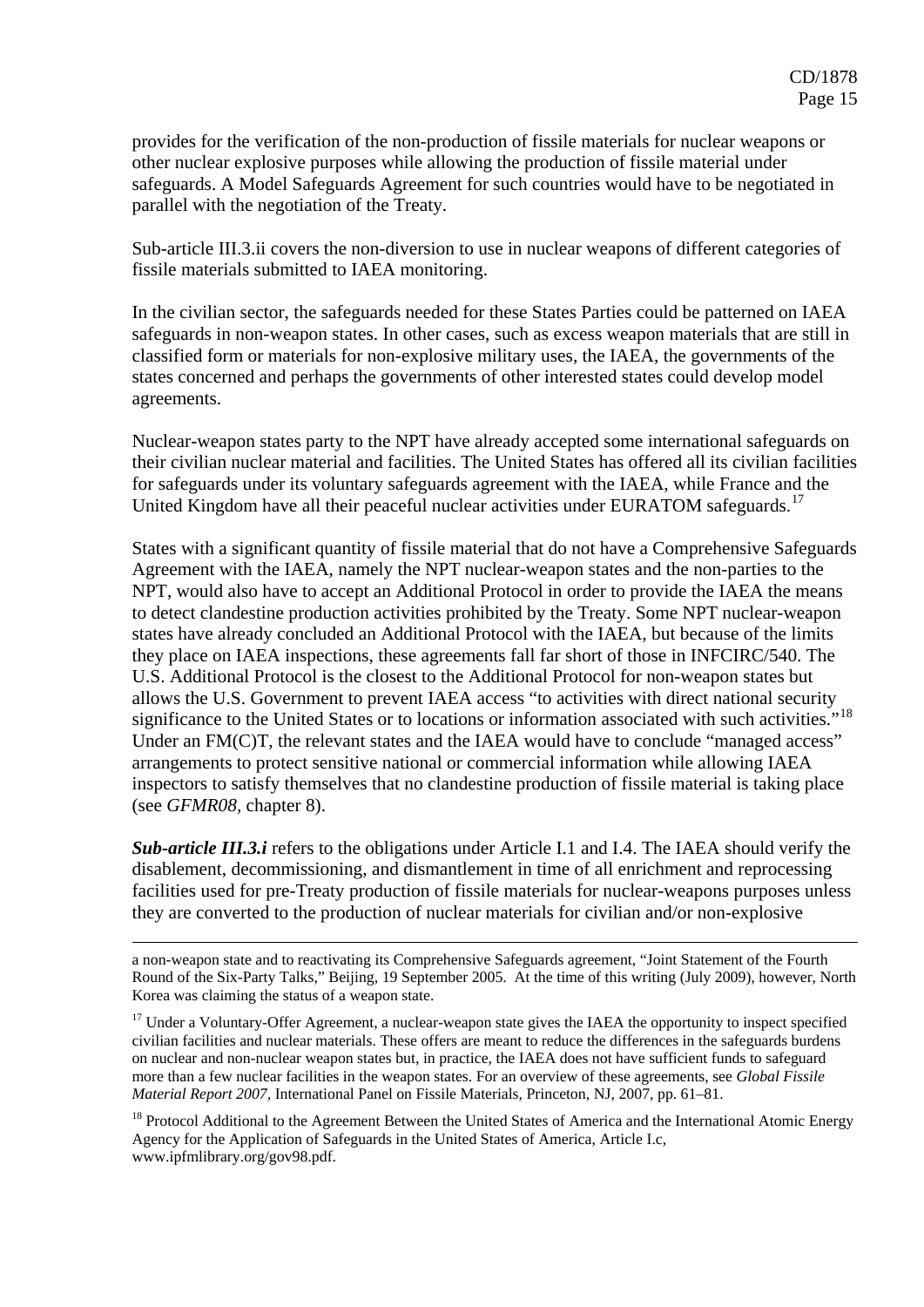$\overline{a}$ 

military purposes and placed under safeguards. The rationale is that an FM(C)T should not allow plants for which there is no foreseeable alternative use to remain in a state ready for production of fissile materials for weapons.

All enrichment and reprocessing plants should be brought under safeguards, and any fissile materials that they produce should remain under safeguards. Since it is unlikely for the foreseeable future that highly enriched uranium will be produced in more than a few states, the safeguards in most enrichment plants could be restricted to verifying that only low-enriched uranium is being produced. The IAEA already has extensive experience in this field but special issues would arise at enrichment plants that have produced HEU in the past (see *GFMR08,*  chapter 4).

*Sub-article III.3.ii* refers primarily to the obligations under Article I.5, but also to those under Articles I.2 and I.6. It mandates that all the fissile materials mentioned in Article I.5 should come under some kind of safeguards regime. Since the status of each category of fissile materials is different and some can be in forms with classified designs, they are discussed separately below:

*a) Civilian materials*. Some weapons states (France, India, Russia, the UK and US) have large stockpiles of separated reactor-grade plutonium that is not subject to IAEA safeguards. The French and UK stocks are under Euratom safeguards. It is usually assumed that this plutonium will be used in reactor fuel. The extension of IAEA safeguards to all civilian fissile material in all FM(C)T parties should not create major problems except increased cost. Safeguarding large already-operating reprocessing plants whose designs are not "safeguards friendly" could be the biggest challenge (see *GFMR08,* chapter 5). During a transition period, the safeguards goals in the States Parties falling under Article III.3 might be somewhat less strict than for those under III.2. Over time, however, the safeguards regimes for the different categories of states should converge, since it will be important to reduce the inequality in safeguards commitments on civilian nuclear power in different classes of states and because the ultimate goal is a world in which all states are non-weapon states.

The IPFM recommends placing all spent fuel under IAEA monitoring, as is the case in nonweapons states that are Parties to the Nonproliferation Treaty. Spent fuel typically contains plutonium and sometimes HEU. With time, the radiation field around some of this fuel will decline to the point where it can no longer be considered "self-protecting" by the standards established by the IAEA.<sup>[19](#page-15-0)</sup>

*b) Excess weapon materials*. Russia, the United Kingdom and the United States have already declared large quantities of weapons fissile materials excess for any military purpose. Russia and the United States have agreed to dispose of their excess weapon-grade plutonium irreversibly under international safeguards once the material is in unclassified form.<sup>[20](#page-15-1)</sup> Furthermore, the two

<span id="page-15-0"></span><sup>&</sup>lt;sup>19</sup> 1 Gray or 100 rads per hour at a distance of one meter, see IAEA-document INFCIRC/225, Rev.4, section 5.2, Footnote b. Below the self-protection level, it might be possible to separate HEU or plutonium out of spent fuel in a facility with less shielding than is required in a reprocessing plant.

<span id="page-15-1"></span><sup>&</sup>lt;sup>20</sup> "Each Party shall begin consultation with the International Atomic Energy Agency (IAEA) at an early date and undertake all other necessary steps to conclude appropriate agreements with the IAEA to allow it to implement verification measures beginning not later in the disposition process than: (a) when disposition plutonium or disposition plutonium mixed with blend stock is placed into the post-processing storage location of a conversion or conversion/blending facility; or (b) when disposition plutonium is received at a fuel fabrication or an immobilization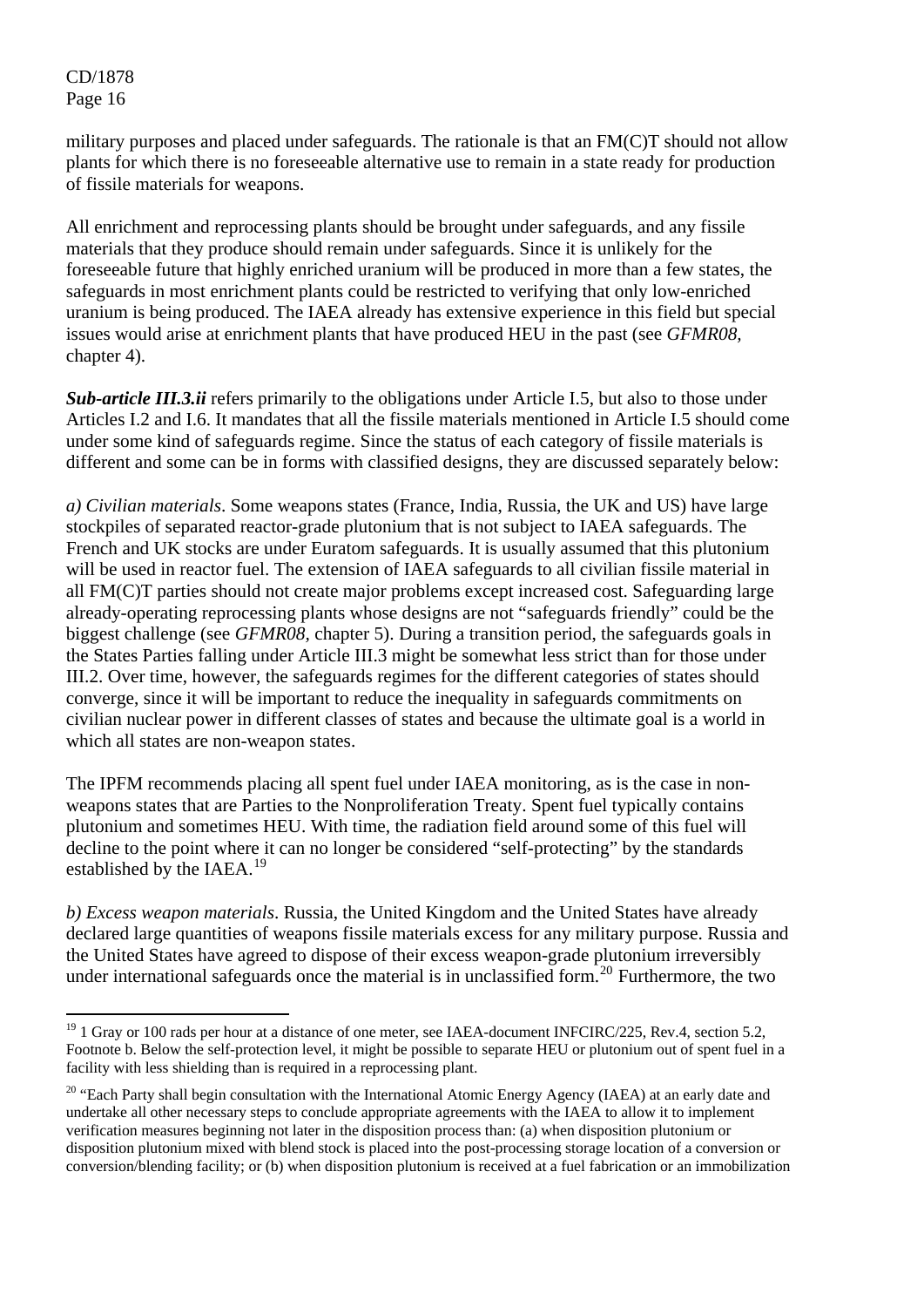governments and the IAEA also undertook a joint multi-year study (the Trilateral Initiative) to develop techniques to permit the IAEA to verify through an "information barrier" whether containers declared to hold plutonium in classified forms contain more than an agreed threshold amount of weapon-grade plutonium. This study identified and developed technical, legal, and financial approaches to accomplish the verification without compromising national security information (see *GFMR08,* chapter 6). During the 1990s, Russian and American weapons experts also developed, on a bilateral basis, ambitious verification procedures under which Russia and the United States could monitor the dismantlement of each other's excess warheads without revealing sensitive weapon-design information.<sup>[21](#page-16-0)</sup>

Sub-sub-article III.3.ii.b commits the Parties to develop with the IAEA appropriate monitoring arrangements on excess fissile material. Such arrangements could build on the Trilateral Initiative and the bilateral Russian-U.S. studies. Even if it proves impossible to agree on such arrangements while the fissile material remains in classified form, however, standard IAEA safeguards should be applied as soon as the fissile material is converted into unclassified form.

*c) Fissile material for military non-explosive purposes.* The draft FM(C)T, like the Non-Proliferation Treaty, allows a Party to produce and use fissile material for military non-explosive purposes—notably fueling naval-propulsion or tritium-production reactors. In the modelagreement for NPT non-nuclear weapon states (INFCIRC/153, Article 14) the possibility was created for safeguards on nuclear material to be temporarily suspended while the material is being used for a non-peaceful, non-explosive activity.

The state involved must provide information, however, that gives confidence that the material is not being used for nuclear weapons. It must also provide data on the "total quantity and composition" of the unsafeguarded material and bring it back under safeguards as soon as its permitted military use ends. Thus, a special agreement relating to this material must be negotiated with the IAEA. To date, no NNWS has asked for such an arrangement; nor have the specifics of an arrangement been worked out. Brazil is pursuing a naval-reactor program, however, which may soon require one. Under even the narrowest definition of an FM(C)T that focused only on fissile material produced after the Treaty came into force, such an arrangement would be required for fissile material newly produced to fuel military reactors. The IPFM Draft FM(C)T would subject pre-existing HEU reserved for military reactor fuel to the same

1

facility, whichever (a) or (b) occurs first for any given disposition plutonium, *Agreement between the Government of the United States of America and the Government of the Russian Federation Concerning the Management and Disposition of Plutonium Designated as no Longer Required for Defense Purposes and Related Cooperation,* 2000, www.ipfmlibrary.org/doe00.pdf, Article VII.3.

<span id="page-16-0"></span><sup>&</sup>lt;sup>21</sup> Most of this work is recorded only in "official-use-only" reports. Some of the ideas are reported, however, in Nicholas Zarimpas, ed., *Transparency in Nuclear Warheads and Materials: The Political and Technical Dimensions*, SIPRI, Oxford University Press, 2003; and *Monitoring Nuclear Weapons and Nuclear-explosive Materials: An Assessment of Methods and Capabilities,* National Academy Press, Washington, D.C., 2005.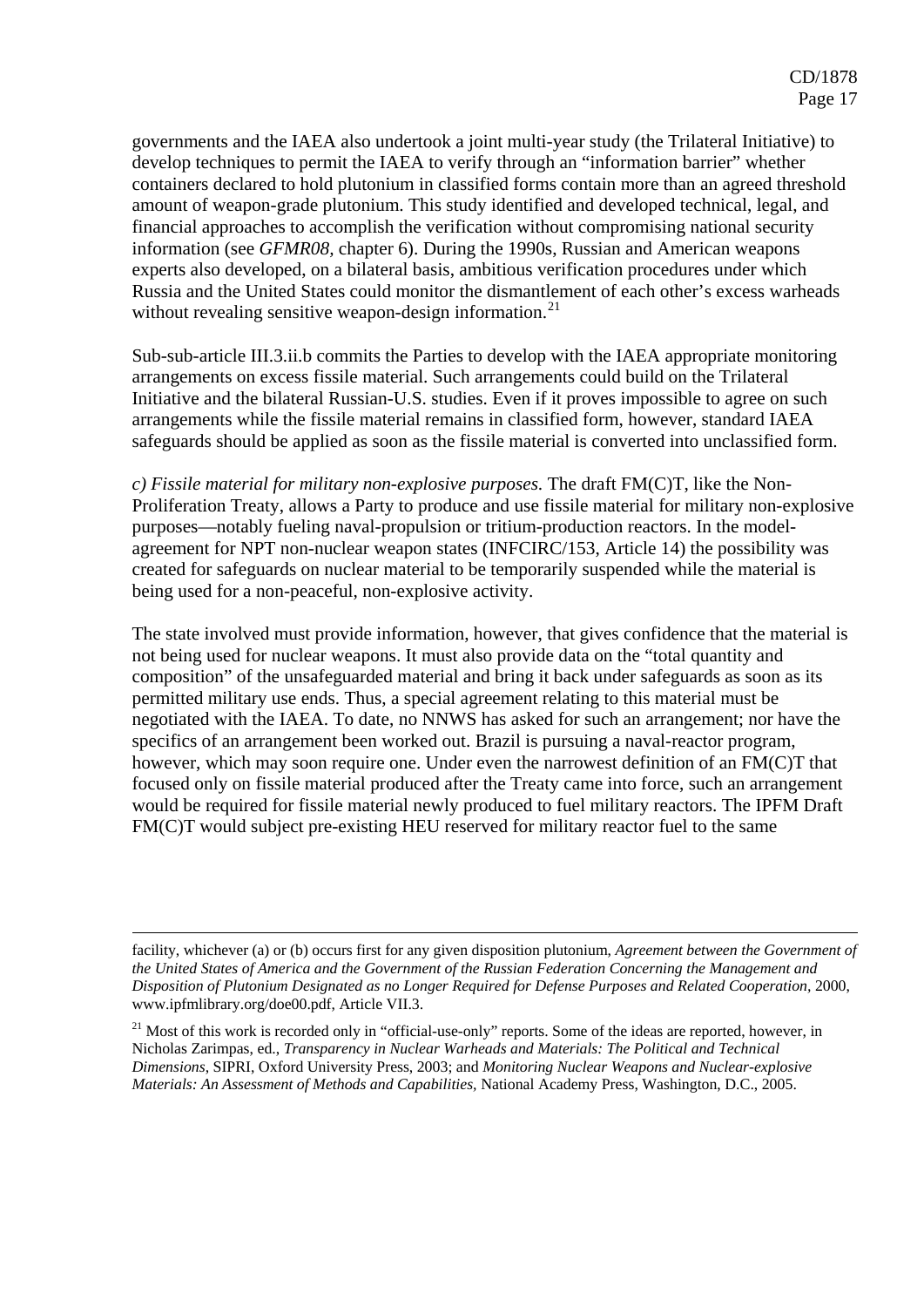$\overline{a}$ 

requirement.[22](#page-17-0) (Some ideas for how to approach this challenge are presented in *GFMR08,*  chapter  $7.2^{23}$  $7.2^{23}$  $7.2^{23}$ 

The use of HEU for naval-reactor fuel would be a potential threat to the integrity of the FM(C)T, however. If the sensitivity of the designs of both naval reactors and their fuels forces too great compromises in IAEA monitoring of the naval fuel cycle, it will be difficult to assure that some HEU withdrawn from safeguards for use in naval fuel has not been diverted to weapons. For this reason and because of the usability of HEU for terrorist nuclear weapons, states should make every effort to minimize their use of HEU for military as well as civilian purposes. States with nuclear navies should design their future naval reactors to use low enriched uranium (LEU) fuel. France is believed to have nearly completed a transition of its naval nuclear propulsion reactors to LEU fuel.

*Article III.4* sets a timetable for conclusion of the safeguards agreements similar to that required for non-weapon states by the Non-Proliferation Treaty. The IAEA, advised by national experts, should begin the development of a model safeguards agreement in advance of the completion of an FM(C)T.

## *Article IV: Declarations*

*IV.1. Each State Party undertakes to publish annually after the Treaty comes into force and present to the Conference of States Parties national inventories of all fissile materials, in its possession or under its control, by category: in civilian, nuclear-weapon and military non-explosive use.* 

*IV.2. Each State Party undertakes to report progress on measures it has taken nationally, bilaterally, and multilaterally to reduce national inventories of fissile materials available for nuclear weapons and other explosive devices.* 

*Article IV.1* would create transparency in the various inventories of fissile materials. Two nuclear-weapon states have already published such inventories once (see *GFMR07*, Chapter 6).<sup>[24](#page-17-2)</sup> These data would provide a good basis for further arms control and disarmament measures.

<span id="page-17-2"></span><sup>24</sup> The United States and the United Kingdom, except that the U.K. did not divide its military HEU declarations into weapons and fuel stocks. The U.S. declarations were in, *Plutonium: The First 50 Years: United States Plutonium Production, Acquisition and Utilization from 1944 through 1994,* U.S. Department of Energy, DOE/DP-0137, 1996, www.ipfmlibrary.org/doe96.pdf; and *Highly Enriched Uranium: Striking a Balance: A Historical Report of the United States Highly Enriched Uranium Production, Acquisition, and Utilization Activities, 1945 through September 30, 1996,* U.S. Department of Energy, 2001 (revision 1, redacted for public release),

<span id="page-17-0"></span> $22$  To date, the United States is the only country that has declared a reserve of excess weapon HEU for future use in naval-reactor fuel. In the past, the United States has provided the United Kingdom with HEU for naval-reactor fuel.

<span id="page-17-1"></span><sup>&</sup>lt;sup>23</sup> Russia, the United Kingdom and the United States all have large stockpiles of pre-existing HEU that could be used to fuel their naval reactors for decades. India probably does not have such a stockpile for its nuclear-submarine program. Whether China uses LEU or HEU for its naval-reactor fuel is not known.

www.ipfmlibrary.org/doe01.pdf. They contain much more information than would be required by Article IV.1. The U.K. declarations of its military stocks of fissile material were in its *Strategic Defence Review,* Ministry of Defence, 1998, subsequently supplemented in *The United Kingdom's Defence Nuclear Weapons Programme: A Summary Report by The Ministry of Defence on the Role of Historical Accounting for Fissile Material in the Nuclear*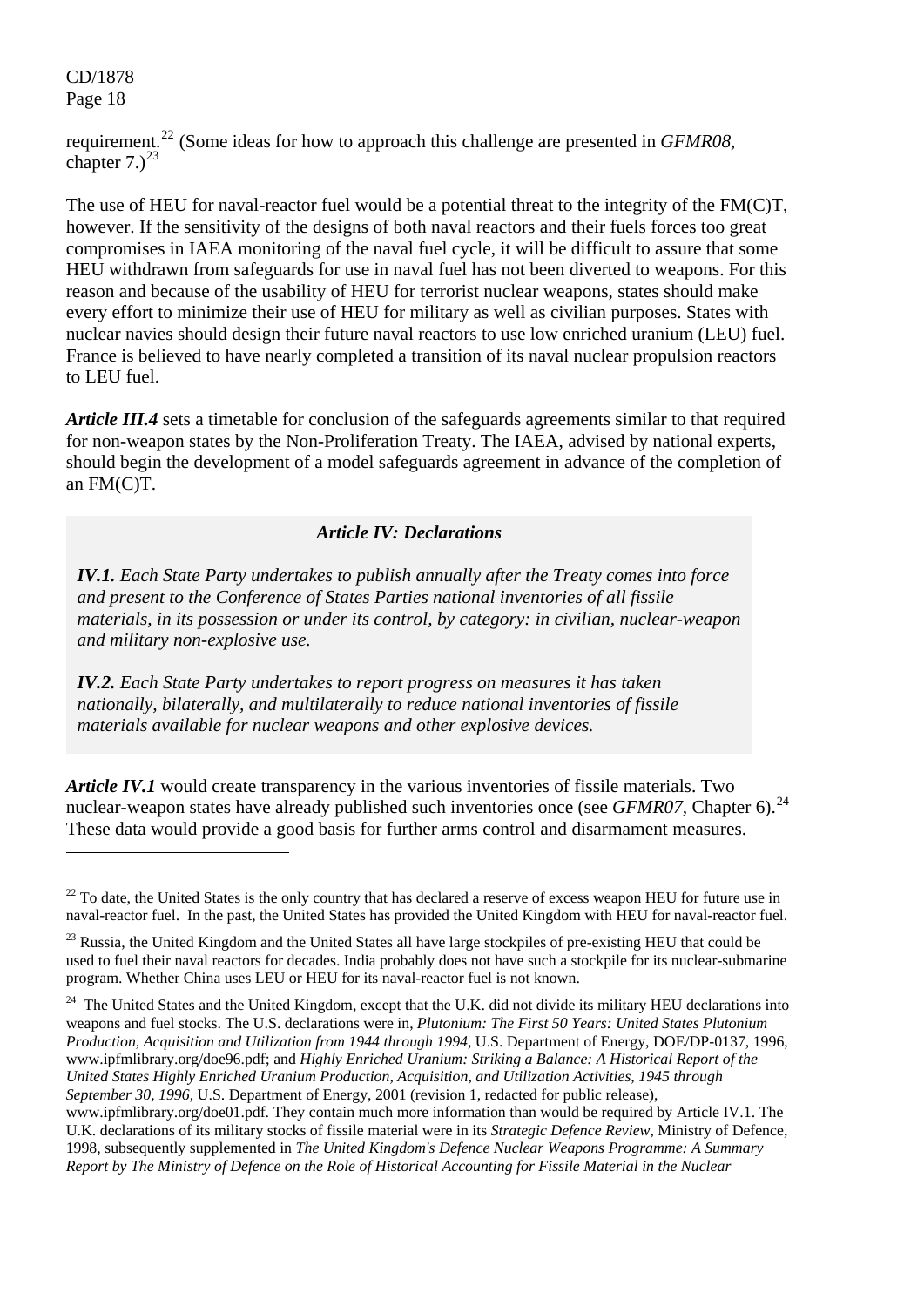*Article IV.2* is a logical follow-up of Article IV.1, requiring reports on the progress made in decreasing the amounts of fissile materials available for weapons use.

1

*Disarmament Process, and on Plutonium for the United Kingdom's Defence Nuclear Programme, http://www.mod.uk/NR/rdonlyres/C4840896-90AD-4A8C-BF8D-C2625C7C1DD8/0/historical\_accounting.pdf***,**  Ministry of Defence, 2000 and *Historical Accounting for U.K. Defense Highly Enriched Uranium,* Ministry of Defence, 2006, www.ipfmlibrary.org/mod06.pdf. The U.K. publically declares its civilian stocks of HEU and separated plutonium annually to the IAEA in its INFCIRC/549/Add.8.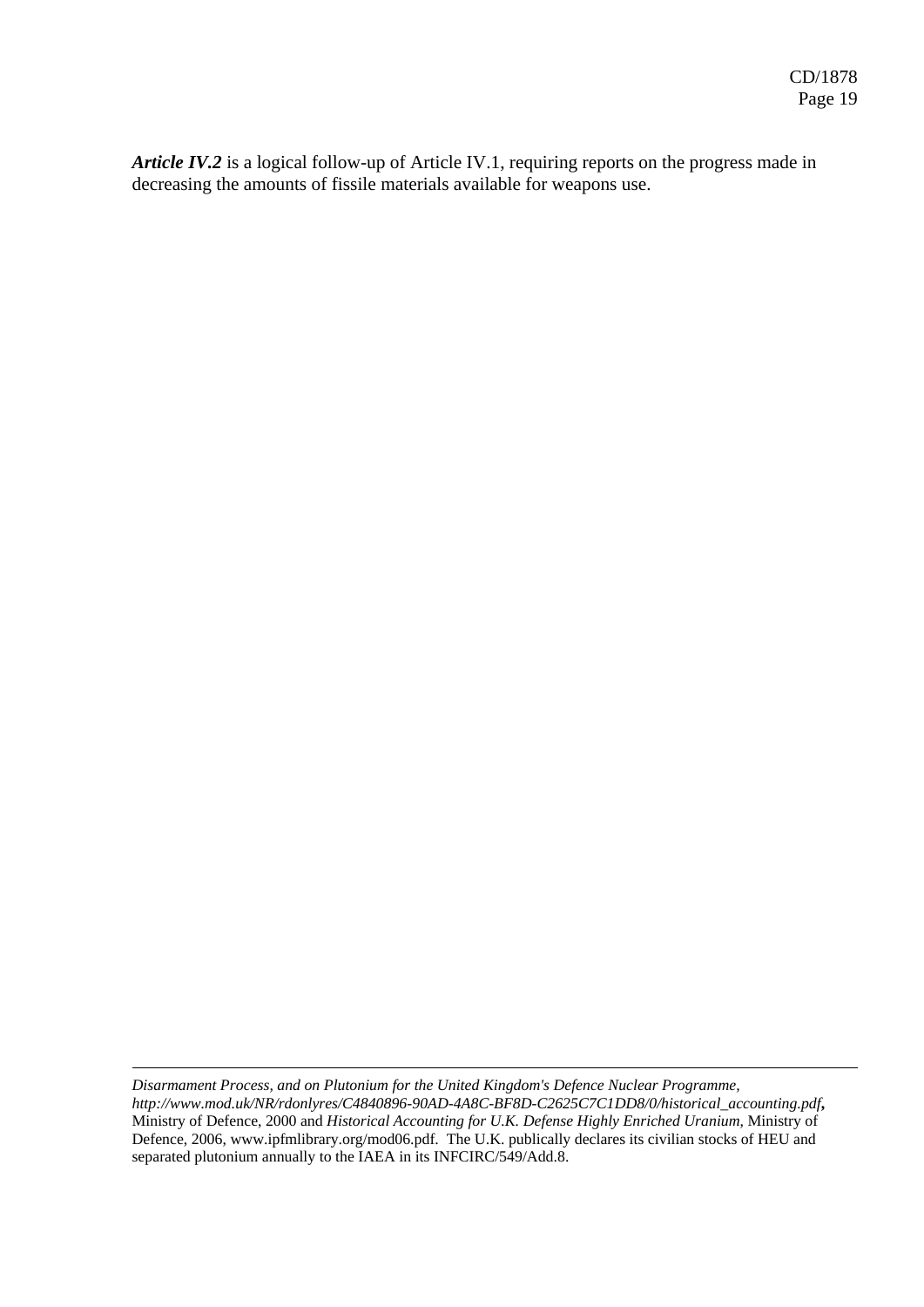## *Article V: The Organization*

*A. General provisions* 

*V.1. The States Parties hereby establish the Fissile Material [Cutoff] Treaty Organization (hereinafter referred to as 'the Organization') to achieve the objectives of this Treaty, to ensure the implementation of its provisions in close cooperation with the IAEA, and to provide a forum for consultation and cooperation among States Parties. All States Parties shall be members of the Organization. The seat shall be Vienna, Republic of Austria.* 

*V.2. There are hereby established as organs of the Organization: the Conference of the States Parties and the Secretariat.* 

*V.3. Delegates of States Parties, together with their alternates and advisers, the Executive Secretary and the members of the staff of the Secretariat shall enjoy such privileges and immunities as are necessary in the independent exercise of their functions in connection with the Organization. Their legal capacities, privileges and immunities shall be defined in an agreement between the Organization and the State in which the Organization is seated.* 

## *B. The Conference of States Parties*

*V.4. The Conference of States Parties (hereinafter referred to as "the Conference") shall be composed of all States Parties.* 

*V.5. The initial session of the Conference shall be convened by the Depositary no later than 30 days after entry into force of the Treaty. By a majority of [three-fourths] of States Parties present and voting, this Conference shall establish its own Rules of Procedure. The Conference shall meet in regular sessions that shall be held [annually] [just before or after the General Conference of the IAEA], unless the Conference decides otherwise* 

*V.6. A Special Session of the Conference shall be convened: (a) When decided by the Conference; (b) When requested by any State Party and supported by [one-fourth] of the States Parties.* 

*V.7. The Conference may also be convened in the form of an Amendment Conference, in accordance with Article X, or as a Review Conference, in accordance with Article XII.* 

*V.8. The Conference shall oversee the implementation of, and review compliance with this Treaty, and act in order to promote its object and purpose. To this end, the Conference may provide for a Bureau and other subsidiary bodies of the Conference as required to carry out its responsibilities.*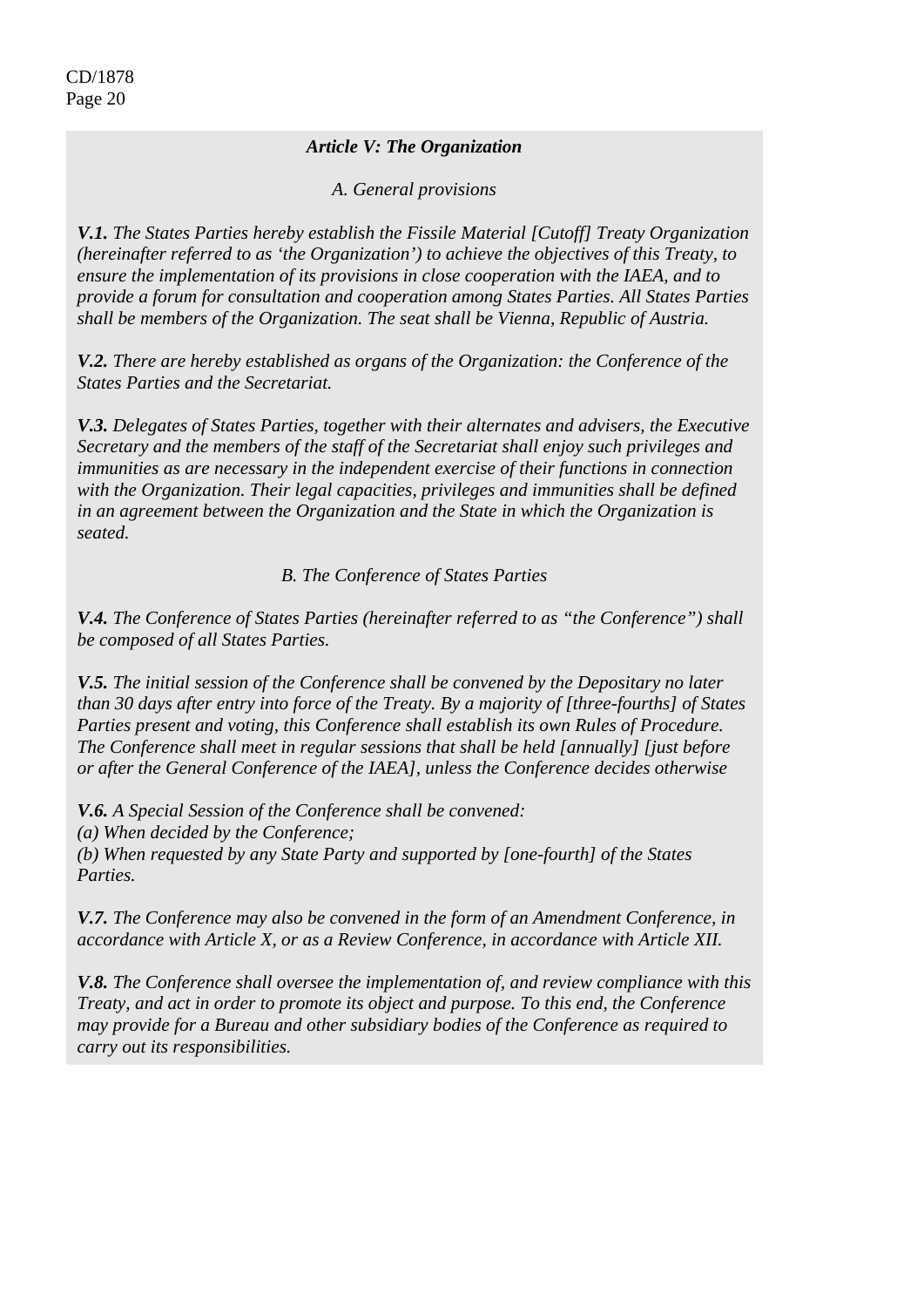*V.9. The Conference shall conclude agreements with the IAEA to undertake the verification responsibilities of this Treaty and may conclude other agreements as appropriate with other international organizations.* 

*V.10. The Conference shall receive reports from States Parties, the Executive Secretary, and the IAEA Director General on the implementation of this Treaty. It shall oversee the activities of the Secretariat and may issue guidelines for the exercise of its functions.* 

## *C. The Secretariat*

*V.11. The Secretariat shall assist States Parties in the implementation of this Treaty and shall assist the Conference and its subsidiary organs in the performance of their functions.* 

*V.12. The Secretariat shall comprise an Executive Secretary and such other personnel as may be required. The Executive Secretary shall be appointed by the Conference for a term of [four] years, renewable for one further term. Only citizens of States Parties shall serve as Executive Secretary or as members of the staff. The staff shall be kept to the minimum necessary for the proper discharge of the responsibilities of the Secretariat.* 

*V.13. The Executive Secretary and members of the staff shall not seek or receive instructions from any Government or from any other source external to the Organization. Each State Party shall respect the exclusively international character of the responsibilities of the Executive Secretary and the members of the staff.* 

*Article V*. The FM(C)T would need its own – modest - organization. The IAEA would take on the verification responsibilities of the Treaty. The Board of Governors of the IAEA may not be able to handle all FM(C)T issues, however, because the Treaty covers more than safeguards (such as some compliance matters and commitments in the disarmament field.). Experience has shown that some issues related to the Non-Proliferation Treaty (NPT), which has no permanent organization, are handled with difficulty or not at all by the NPT Review Conferences, which are held only every five years. The Chemical Weapons Convention (CWC) has – and the Comprehensive Nuclear-Test-Ban Treaty (CTBT), after its entry into force, will have a permanent implementation body, a yearly Conference of States Parties, an Executive Council and a permanent Secretariat.

Also, in the early years of the NPT, there were conflicts between the NPT Parties and members of the IAEA Board of Governors (BoG) that were not yet NPT parties, inter alia over the financing of NPT safeguards. Until all members of the BoG are Parties to the FM(C)T, similar difficulties could arise.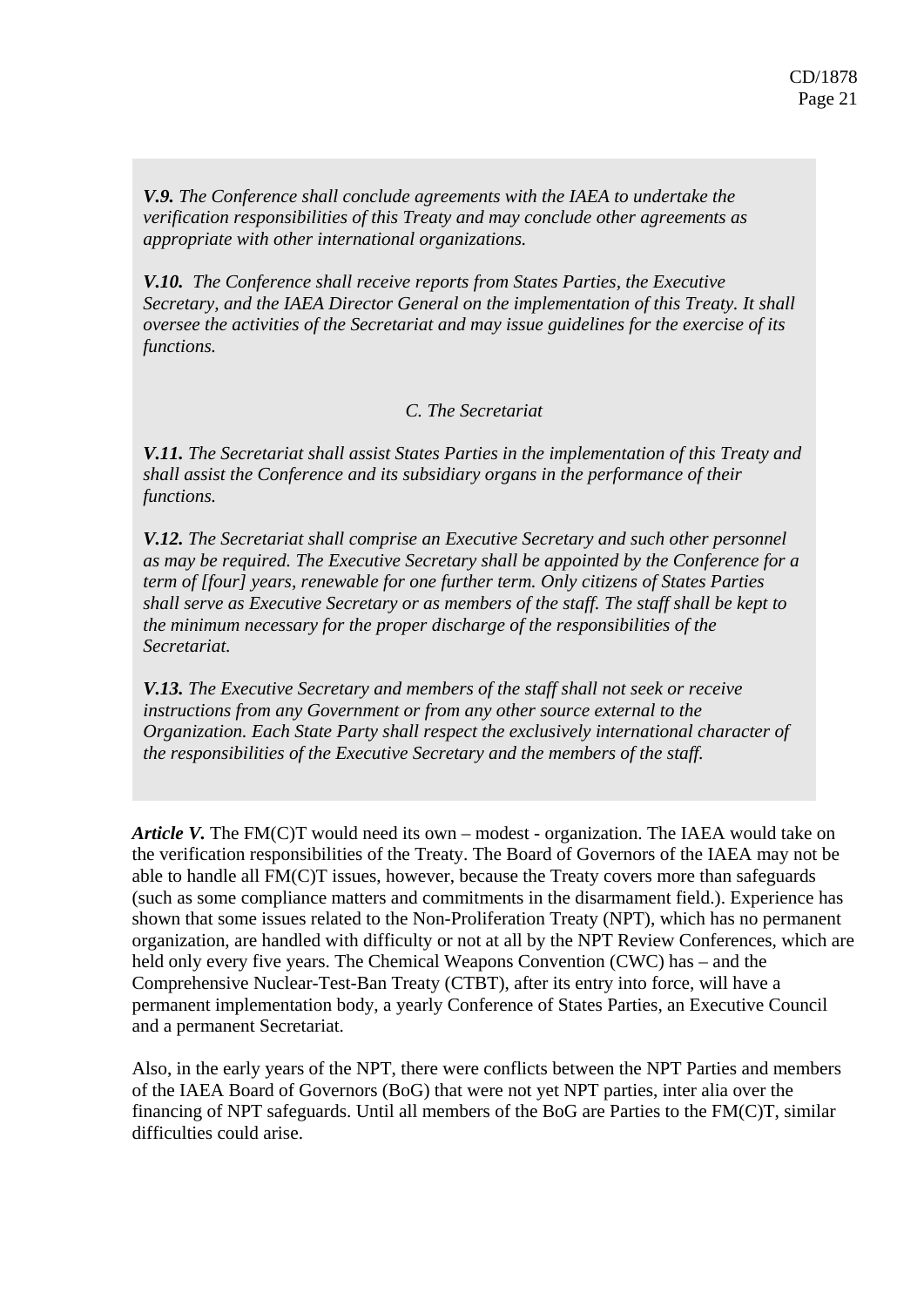Finally, the IAEA BoG is bound by the Statute of the IAEA, which was designed without consideration of the possibility of non-compliance by the veto-wielding members of the UN Security Council (see also the discussion of Article VI).

It is not proposed, however, to create a major bureaucracy parallel to the IAEA but merely a forum for FM(C)T Parties to discuss matters that cannot be handled by the IAEA and its BoG.

Like in other Treaties, this article has a general part as well as specific sections on the different organs of the Organization. Most of the text forms an abbreviated version of similar texts in other treaties.

## *General Provisions*

*Article V.1* allows for the formal establishment of the FM(C)T Organization.

*Article V.2* establishes a Conference of States Parties and a Secretariat as organs of the Organization. No need is seen at the moment for an Executive Council, but the Conference could decide otherwise later

*Article V.3* refers to the need of privileges and immunities for delegates and staff if they are to be able to do their work properly.

### *The Conference of States Parties*

*Article V.4.* As with other treaties, the Conference consists of all Parties to the Treaty.

*Article V.5.* It is left to the Conference to establish its own Rules of Procedure. To avoid vetoes, however, decisions on the Rules of Procedure should be made by a super-majority and not by consensus.

Because of the strong links of the FM(C)T with the IAEA, it may be easiest to organize meetings of the Conference just before or after the annual General Conference of the IAEA (normally in Vienna).

*Article V.6.* This paragraph provides the opportunity to convene special sessions of the Conference if and when the need arises.

*Article V.7.* The Conference can also be convened when there has been a proposal for an amendment to the Treaty, or in the form of a Review Conference. If the Conference meets regularly, there may not be a need for Review Conferences. It is noted, however, that review conferences are provided for in both the CWC and the CTBT despite the regular meetings of Conferences of States Parties. See also Article XII.2.

*Article V.8.* The main functions of the Conference are described here as well as in Articles V.9 and V.10 and Article VI. If need be, a bureau and/or other special committees could be established by the Conference, with staff support provided by the Secretariat. If a bureau is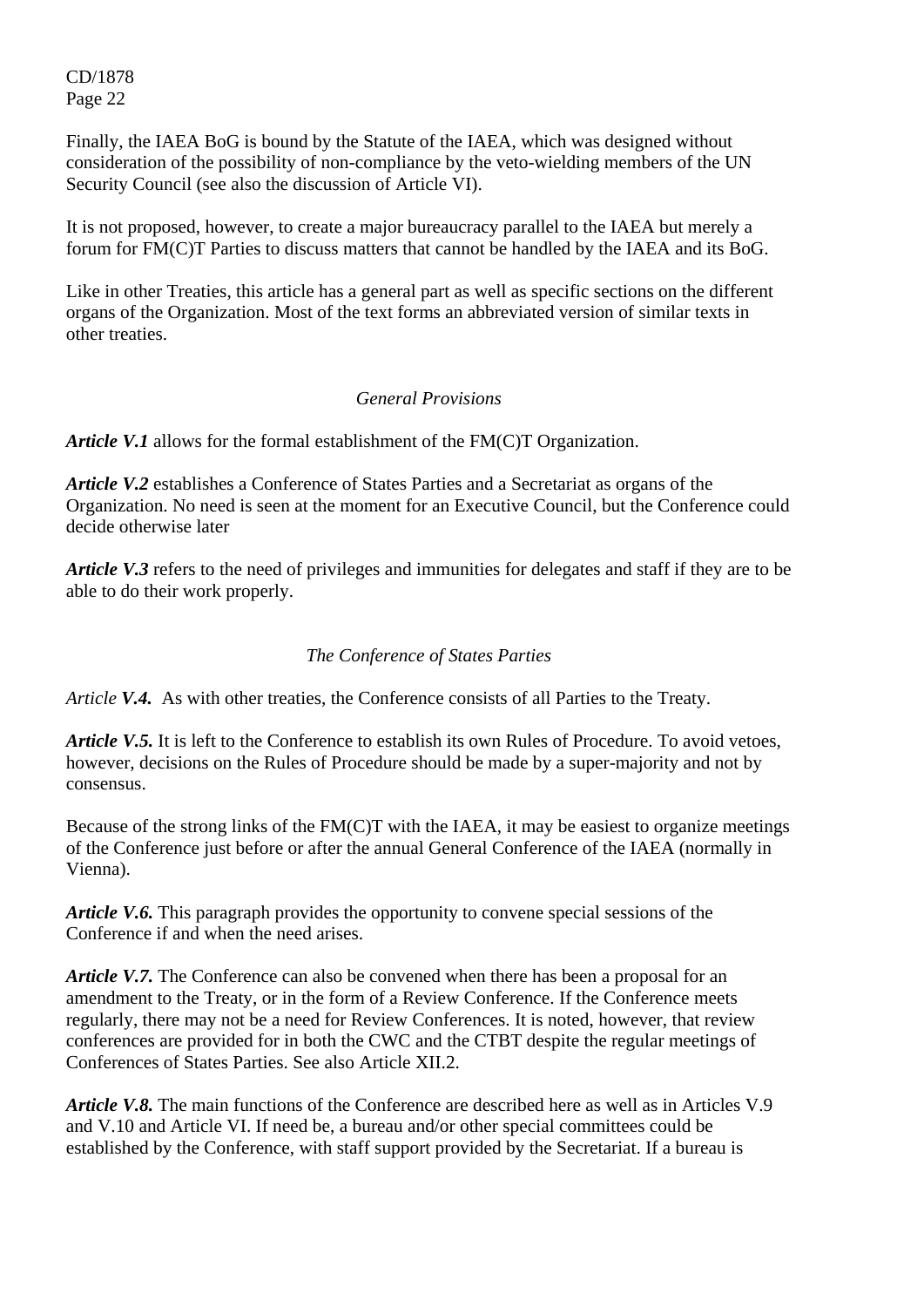required, its members could include the representatives in Vienna of the members of the IAEA Board of Governors that are Parties to the FM(C)T as well as representatives of some other **Parties** 

*Article V.9.* A formal agreement on the tasks of the IAEA with regard to the FM(C)T would be necessary. Whether there is a need to make agreements with other organizations remains to be seen, but that possibility should not be excluded.

*Article V.10.* The Conference will need to receive and evaluate reports on the implementation of the Treaty and has to give guidance to the Secretariat.

#### *The Secretariat*

*Article V.11* describes the main functions of the Secretariat.

*Article V.12* states that the Secretariat will consist of an Executive Secretary and a staff that will probably be rather small. It is left to the Conference to decide on the size of the staff and to describe all the tasks of the Executive Secretary and his/her staff. A flexible approach is recommended since the tasks and work load may change considerably in time.

*Article V.13* emphasizes that the Executive Secretary and its staff members are international servants of *all* Parties to the Treaty and that the Parties should fully respect those responsibilities.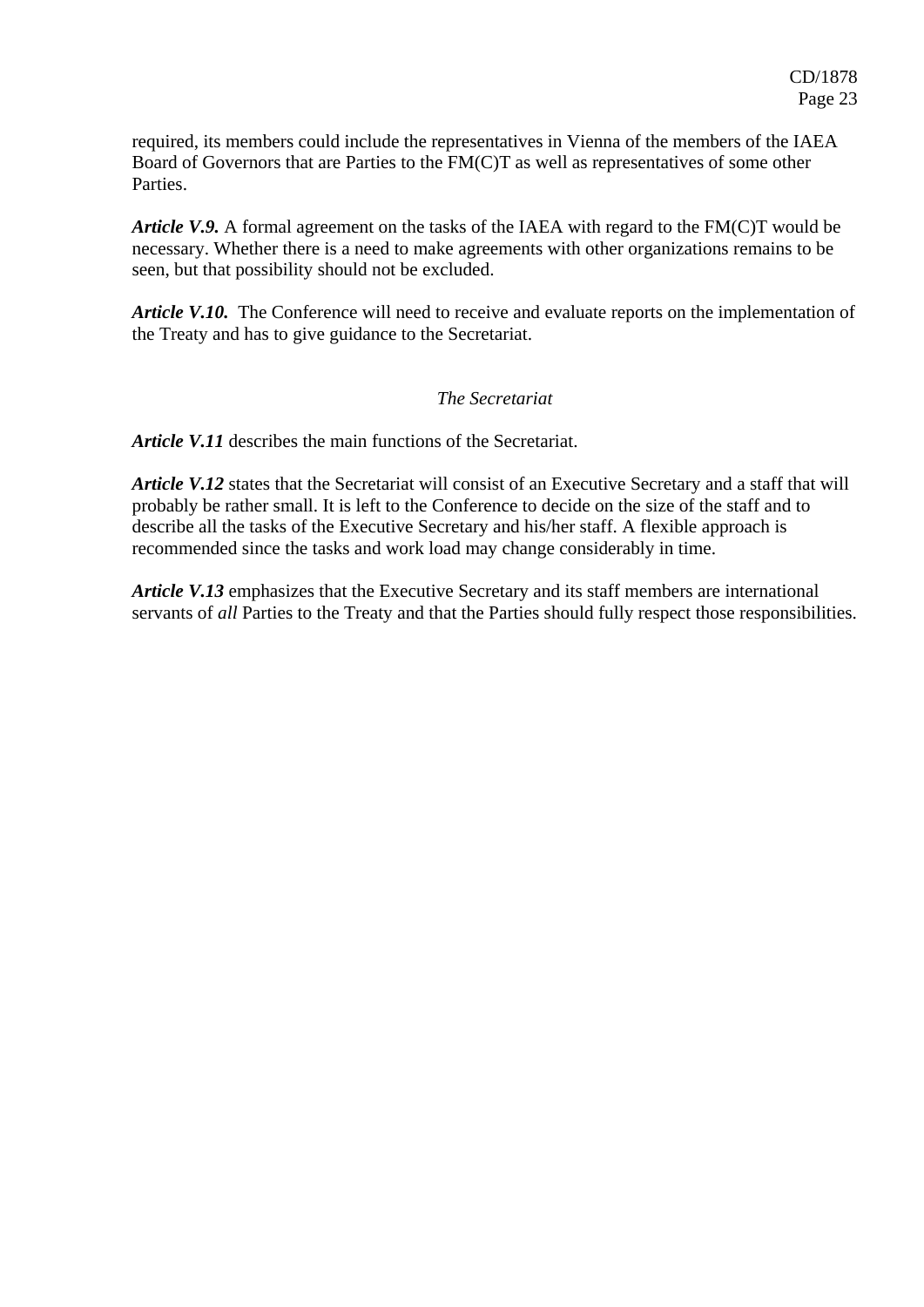#### *Article VI: Measures to Redress a Situation and to Ensure Compliance*

*VI.1. Each State Party shall inform promptly the Secretariat about any situation that it considers ambiguous or gives rise to a concern about the possible non-compliance of another State Party with this Treaty.*

*VI.2. The Secretariat shall promptly inform the Conference about any information it receives from a State Party, the DG of the IAEA, or other sources about any situation that it considers ambiguous or that gives rise to a concern about the possible non-compliance of a State Party with this Treaty.* 

*VI.3. The Conference shall take the necessary measures, as set forth in paragraphs 2 and 3, to ensure compliance with this Treaty and to redress and remedy any situation that contravenes the provisions of this Treaty. The Conference shall consider any concern raised by a State Party or the Director General of the IAEA about possible noncompliance with this Treaty. The Conference shall take appropriate steps to ensure consultation, clarification and investigation of such a concern, and may request the IAEA to conduct appropriate inspections as soon as possible.* 

*VI.4. In cases where a State Party has been requested by the Conference to redress a situation raising problems with regard to its compliance and fails to fulfil the request within the specified time, the Conference may, inter alia, decide to restrict or suspend the State Party from the exercise of its rights and privileges under this Treaty until the Conference decides otherwise.* 

*VI.3. In cases where damage to the object and purpose of this Treaty may result from non-compliance with the obligations of this Treaty, the Conference may recommend to States Parties collective measures that are in conformity with international law.* 

*VI.4. The Conference may bring the issue, including relevant information and conclusions, to the attention of both the General Assembly and Security Council of the United Nations.* 

*Article VI.* The Conference would have to consider any questions related to non-compliance with the Treaty. The Statute of the IAEA demands that any violation of a safeguards agreement shall be reported to the UN Security Council, which can then decide to take further action in accordance with the Charter of the United Nations, such as obligatory sanctions (or even military intervention) under Chapter VII of the Charter. However, neither the IAEA Statute nor the NPTsafeguards regime include obligatory safeguards for the five NPT nuclear weapon states, which are also permanent members of the Security Council with veto powers.

Under an FM(C)T, possible violators of the Treaty may have veto power in the UN Security Council. It is therefore necessary that all FM(C)T Parties have an equal opportunity to discuss any suspected violation and that the UN as a whole, including the General Assembly, be able to receive a referral by the Conference of States Party to the FM(C)T.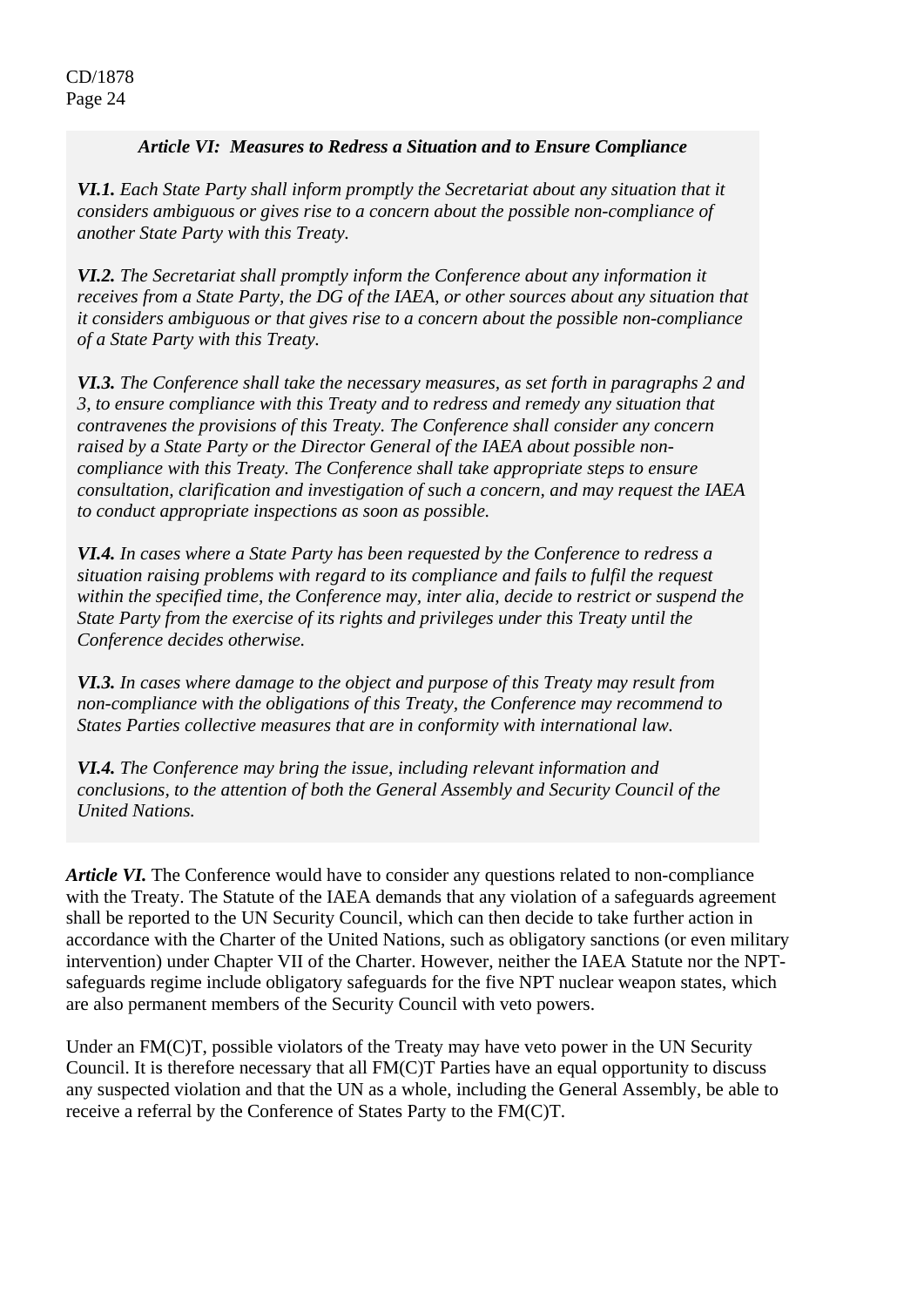This Article is based on similar provisions in the Chemical Weapons Convention (CWC) and in the Comprehensive Test Ban Treaty (CTBT), where similar problems could arise.

*Article VI. 1* requires Parties to inform as soon as possible the Secretariat about any evidence or concerns they may have concerning possible violations of the Treaty by other Parties. It aims to ensure Parties can raise concerns about compliance and expect redress through the mechanism of the Treaty rather than bilaterally or by taking unilateral action.

*Article VI.2* puts the onus on the Secretariat to assess reports it receives about possible noncompliance, which under this article can be from Parties, the Director-General of the IAEA or from any other source (such as for instance civil-society groups or a whistle-blower), and to determine if such reports are sufficient basis for a finding that a situation raises concerns about possible non-compliance that require clarification from a Party. Any such finding is to be reported to the Conference of Parties.

*Article VI.3* describes the primary procedures to obtain clarifications on possible noncompliance concerns. In this connection, there would have to be an agreement that the Director General of the IAEA would report any possible non-compliance with FM(C)T safeguards to the Executive Secretary of the Conference as well as to the IAEA Board of Governors.

*Article VI.4* and the remaining paragraphs of Article VI are largely derived from the CWC and CTBT. The "rights and privileges" that could be suspended would the rights to participate and vote in Conference deliberations.

*Article VI.5* provides for the possibility of collective measures by the Parties against a violator of the Treaty. Although the Conference would not have the rights of the UN Security Council under Chapter VII of the Charter, Parties could agree on voluntary sanctions or other measures.

*Article VI.6* provides that, if and when it is not possible to deal with an issue of non-compliance through the procedures and actions of the Conference, the issue may be reported to the General Assembly and/or the Security Council of the United Nations.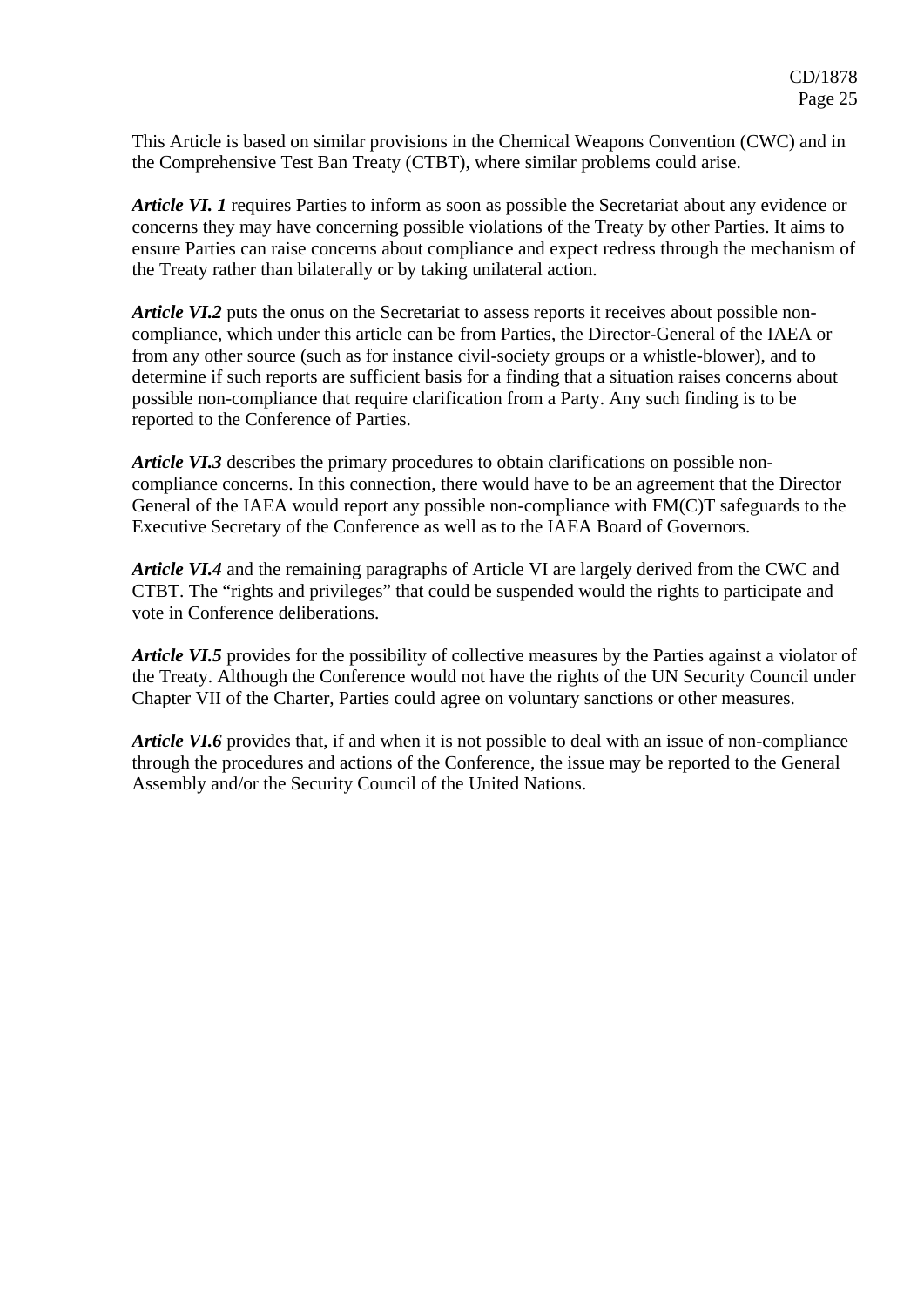#### *Article VII: National Implementation Measures*

*VII.1. Each State Party shall, in accordance with its constitutional processes, take any necessary measures to implement its obligations under this Treaty. In particular, it shall:* 

*i. Prohibit natural and legal persons anywhere on its territory or in any other place under its jurisdiction or control from undertaking any activity prohibited to a State Party under this Treaty;* 

*ii. Not permit on its territory or in any other place under its jurisdiction or control any activity prohibited by this Treaty;* 

*iii. Enact proper penal legislation with respect to all activities prohibited by this Treaty;* 

*iv. Extend such legislation, in conformity with international law, to any activity prohibited by this Treaty undertaken anywhere by natural persons possessing its nationality and to vessels flying its flag; and* 

*v. Undertake to maintain the highest standards of security and effective physical protection of all fissile materials and relevant facilities and equipment to prevent theft or unauthorized use and handling. To that end each Part, inter alia, undertakes to apply measures of physical protection at least equivalent to those provided for in the Convention on Physical Protection of Nuclear Material and in recommendations and guidelines developed by IAEA for that purpose.* 

*VII.2. Each State Party shall distribute the text of this Treaty in its official national language(s).*

*Article VII.1.i-iv* has been taken to a large extent from other multilateral treaties such as the CTBT. It is essential that natural and legal persons of a State Party, wherever they are, be prohibited by national legislation from engaging in activities that are contrary to the goals of and obligations under the Treaty. Also, State Parties should prohibit activities contrary to the Treaty on their territories, vessels etc., including by non-nationals.

*Article VII.1.v* establishes an obligation for all States Parties to use at least minimum agreed standards of physical security of fissile materials because of the danger if such materials fell into the hands of terrorists or other sub-national groups. Parties should at least implement the levels of physical protection identified in the IAEA Convention on Physical Protection of Nuclear Materials<sup>[25](#page-25-0)</sup> as well as the physical protection measures identified in IAEA guidelines in this field.[26](#page-25-1) Countries also would be responsible to assure that any fissile material transferred to another country would by subject to the strongest possible physical security.

 $\overline{a}$ 

<span id="page-25-0"></span><sup>&</sup>lt;sup>25</sup> IAEA-document INFCIRC/274/Rev.1

<span id="page-25-1"></span><sup>26</sup> IAEA-document INFCIRC/225/Rev.4 (corrected)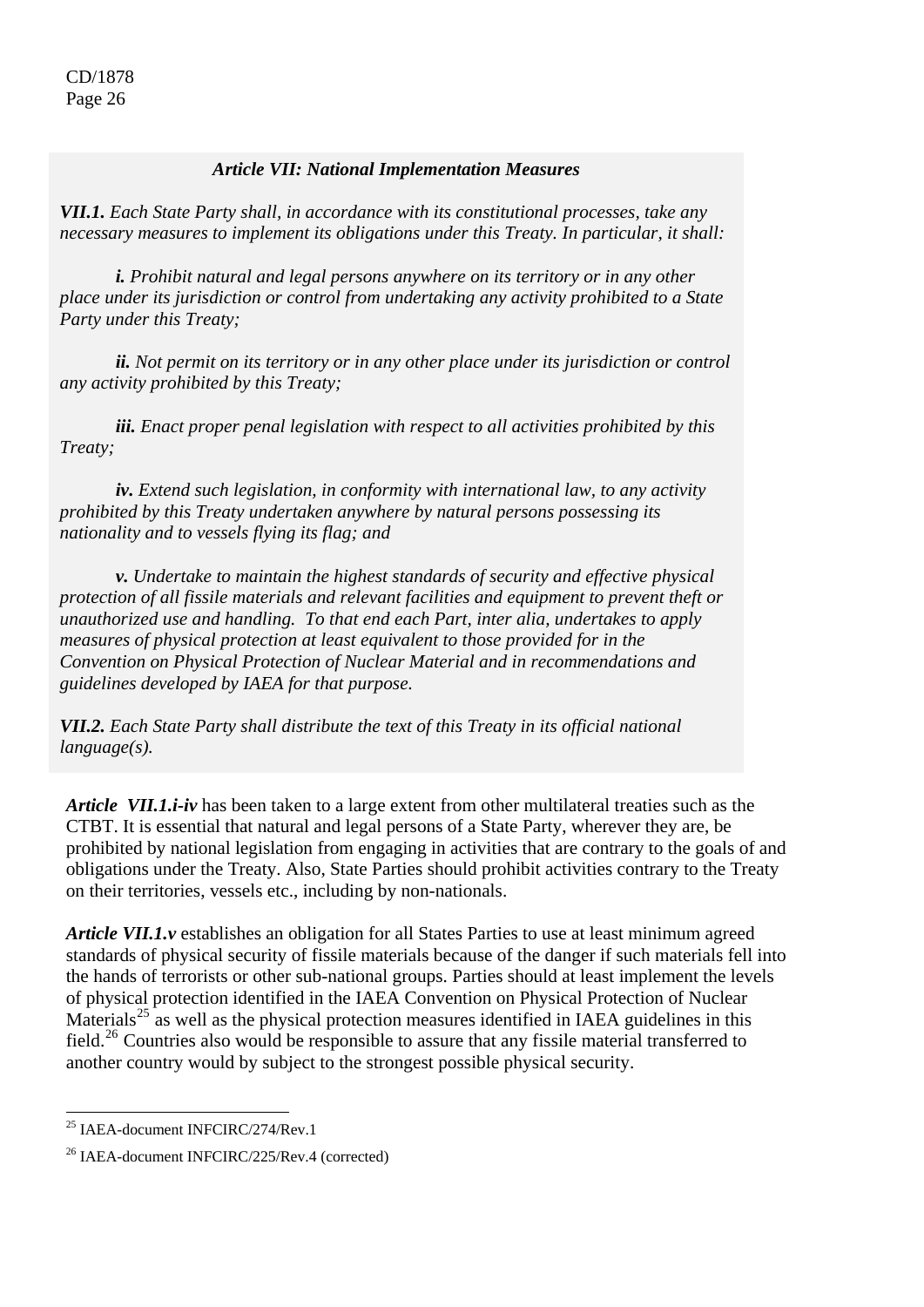*Article VII.2* obliges each State Party to distribute the text of the FM(C)T in its national language(s) to ensure that its citizens in general – and those involved in nuclear activities in particular -- are aware of the obligations that the State has accepted.

#### *Article VIII: Settlement of Disputes Article VIII: Settlement of Disputes*

*VIII.1. Disputes that may arise concerning the application or the interpretation of this Treaty which cannot be settled under the Statute of the IAEA, shall be settled in accordance with the relevant provisions of this Treaty and in conformity with the provisions of the Charter of the United Nations.* 

*VIII.2. When such a dispute arises between two or more States Parties, the parties concerned shall consult together with a view to the expeditious settlement of the dispute by negotiating or by other peaceful means of the parties' choice, including using the good offices of the Conference and, by mutual consent, referral to the International Court of Justice in conformity with the Statute of the Court.* 

*VIII.3. The Conference shall consider questions related to disputes raised by States Parties or brought to its attention by the Executive Secretary or by the Director General of the IAEA. The Conference shall, as it finds necessary, establish or entrust subsidiary bodies with tasks related to the settlement of these disputes in conformity with Article V.5.* 

*VIII.4. The Conference is empowered, subject to authorization from the General Assembly of the United Nations, to request the International Court of Justice to give an advisory opinion on any legal question arising within the scope of the activities related to this Treaty.* 

*VIII.5. This Article is without prejudice to Article VI.*

*Article VIII* is inspired by similar provisions in other relevant treaties and conventions, such as the CWC and CTBT.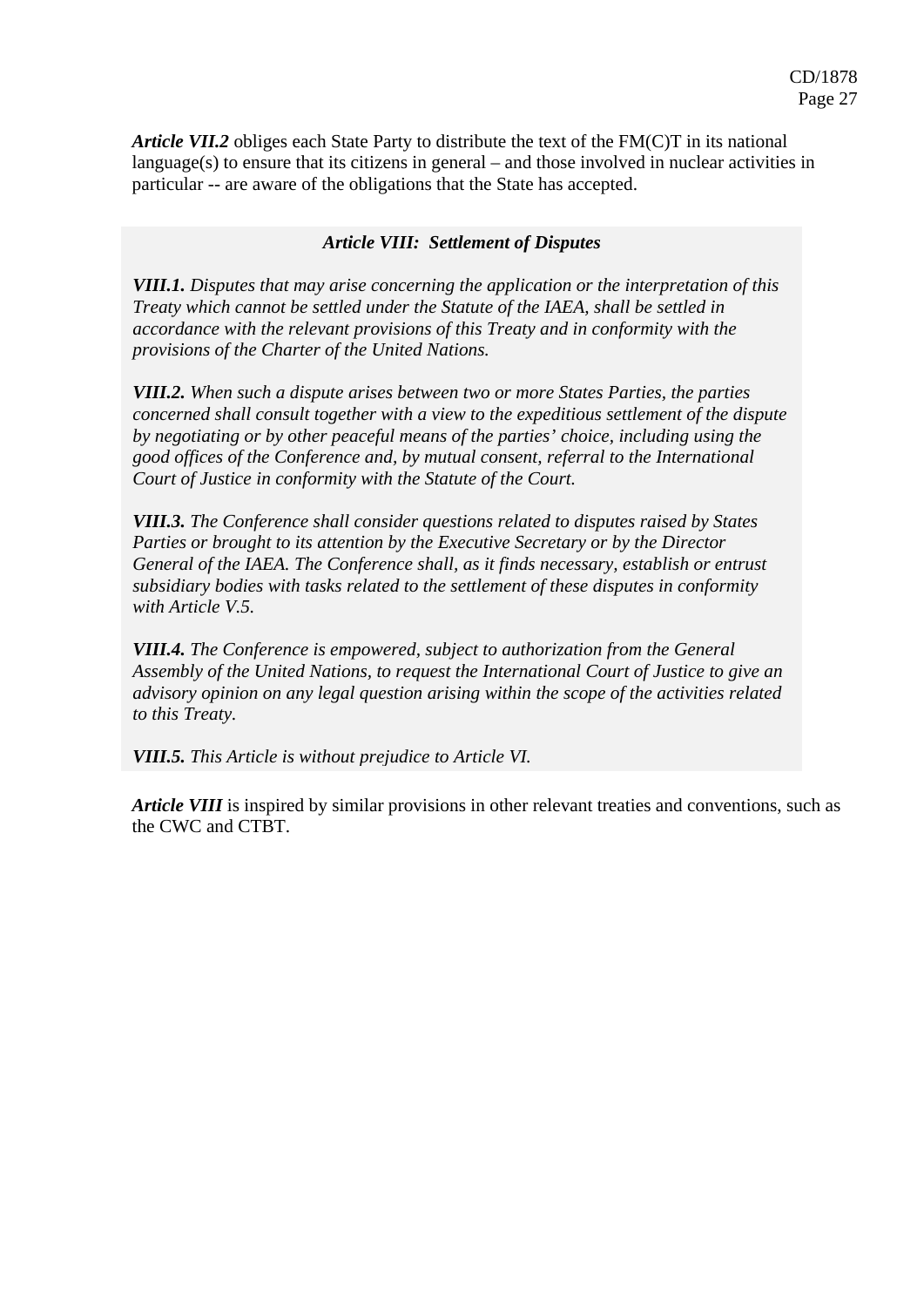## *Article IX. Protocols*

*IX.1. In order to progressively bring all nuclear materials in all States under effective non-discriminatory safeguards by the IAEA, and to advance other purposes of this Treaty, the Conference may, at any regular session, adopt protocols to the Treaty.* 

*IX.2. The text of any proposed protocol shall be communicated to the States Parties by the Executive Secretary at least 180 days before such a session.* 

*IX.3. The requirements for entry into force of any protocol shall be established by that instrument.* 

*IX.4. Decisions under any protocol shall be taken by the states parties to that protocol.* 

*Article IX.1* makes it possible for the Conference to adopt Protocols. This may facilitate the development of further specifics concerning the implementation of the Treaty or allow additional commitments to be made by sub-groups of countries without having to amend the Treaty itself. Depending upon the circumstances, the Protocols may therefore apply to all States Parties or to only a relevant group of parties.

*Article IX.3* gives flexibility to the negotiators of a specific protocol to decide the conditions under which it will enter into force.

*Article IX.4* indicates that a protocol is the "property" of its parties.

#### *Article X. Amendments*

*Article X. Amendments X.1. At any time after the entry into force of this Treaty, any State Party may propose amendments to the Treaty. Any such proposal shall be communicated to the Executive Secretary, who shall circulate it to all States Parties and the Depositary and seek the views of the States Parties on whether an Amendment Conference should be convened to consider the proposal. If [one-third] of the States Parties notify the Executive Secretary no later than [90] days after its circulation that they support further consideration of the proposal, the Executive Secretary shall convene an Amendment Conference to which all States Parties shall be invited.* 

*X.2. The Amendment Conference shall be held immediately following a regular session of the Conference unless all States Parties that support the convening of an Amendment Conference request otherwise. In no case shall an Amendment Conference be held less than [180] days after the circulation of the proposed amendment.* 

*X.3. Amendments shall be adopted by the Amendment Conference by a positive vote of a majority of the States Parties with no State Party casting a negative vote.* 

*X.4. Amendments shall enter into force for all States Parties 30 days after deposit of the instruments of ratification or acceptance by [two-thirds] of those States Parties casting a positive vote at the Amendment Conference.*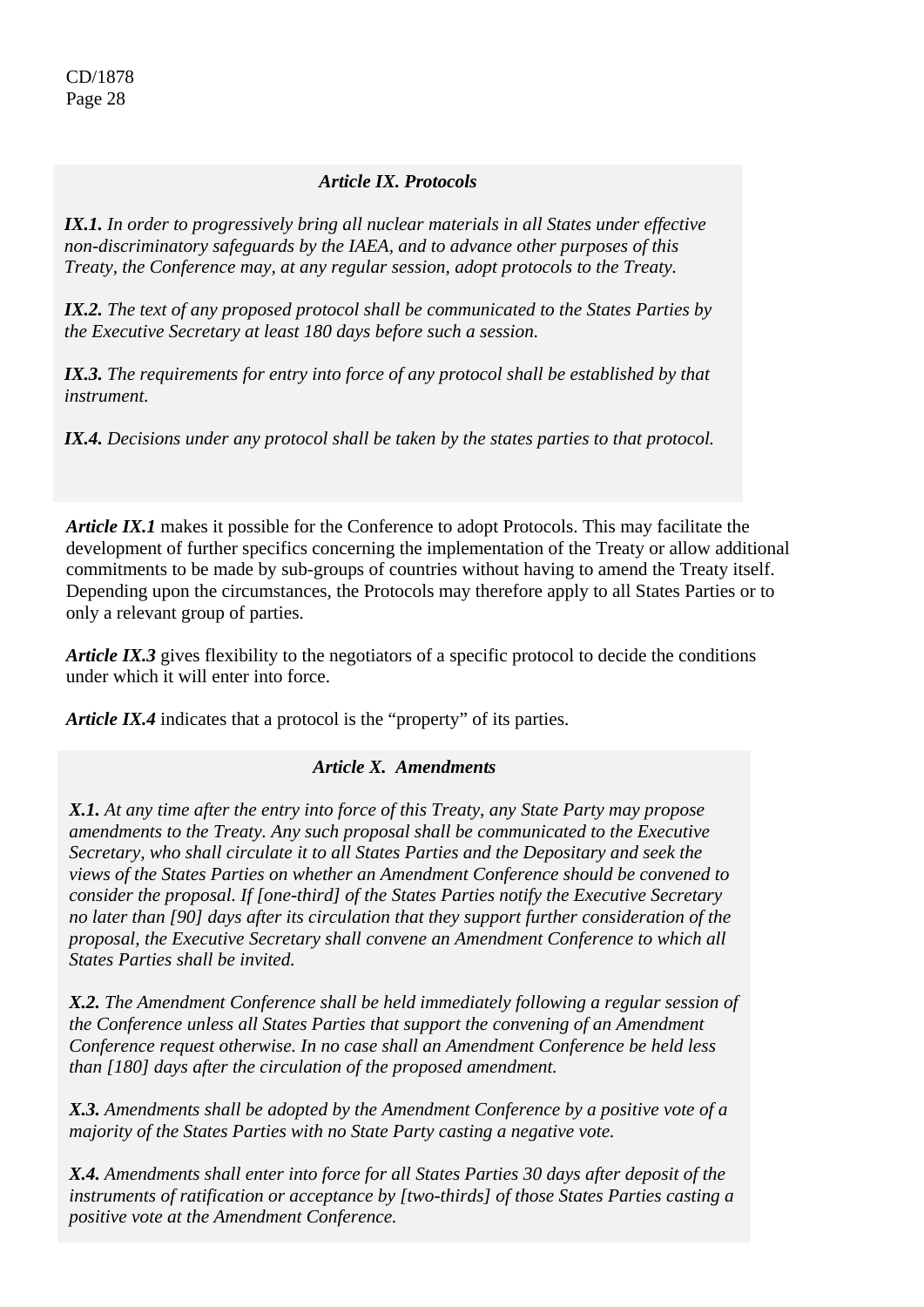*Article X* is a more or less standard text on possible amendments to a Treaty. However, protocols would be a much more feasible route to evolving the Treaty.

#### *Article XI. Funding*

*[The additional safeguards costs needed for the implementation of this Treaty shall be met from the [regular] [safeguards] budget of the IAEA. The cost of the Conferences shall be met by the States Parties in accordance with the United Nations scale of assessments adjusted to take into account differences in membership between the United Nations and the Conference.]* 

or

*Article XI. Funding accordance with the United Nations scale of assessments adjusted to take into account [The costs of the implementation of this Treaty shall be met by the States Parties in differences in membership between the United Nations and the Conference.]* 

or

*[The costs of the Conference shall be met by the States Parties in accordance with the United Nations scale of assessments adjusted to take into account differences in membership between the United Nations and the Conference. The additional safeguards costs needed for the implementation of this Treaty in the States Parties with at least one significant quantity of fissile material not under IAEA safeguards shall be met by these States Parties using a scale of assessments to be developed [taking into account the United Nation scale of assessments and the capacity of their enrichment and reprocessing plants operating under safeguards.]* 

*Article XI* describes different options for funding the Conference and, more significantly, the additional safeguards needed for this Treaty. The extra safeguards costs would be considerable – perhaps equal to those of the safeguards currently implemented by the IAEA in Non-Nuclear Weapon States.<sup>[27](#page-28-0)</sup> In addition there would R&D costs associated with keeping safeguards up to date, strengthening them, and taking advantage of new technological opportunities. Each of the listed options has its advantages and disadvantages.

Under the first option, all IAEA member States would have to pay for the extra safeguards effort. Not all members of the IAEA would initially be parties to the FM(C)T, however. Also, safeguards and technical assistance in the application of peaceful nuclear technologies accounted for three quarters of the IAEA budget in 2007, with information and administrative overheads constituting almost all of the remainder.<sup>[28](#page-28-1)</sup> Since an understanding has developed within the IAEA Board of Governors that expenditures for safeguards and for technical assistance will be

1

<span id="page-28-0"></span> $27$  It should be noted that the Nuclear Weapon States have voluntary offered to accept safeguards in most or some of their civilian nuclear facilities. Currently, however, due to its lack of financial and human resources, the IAEA is inspecting only a few of these facilities.

<span id="page-28-1"></span><sup>28</sup> *IAEA Annual Report, 2007,* Table A1.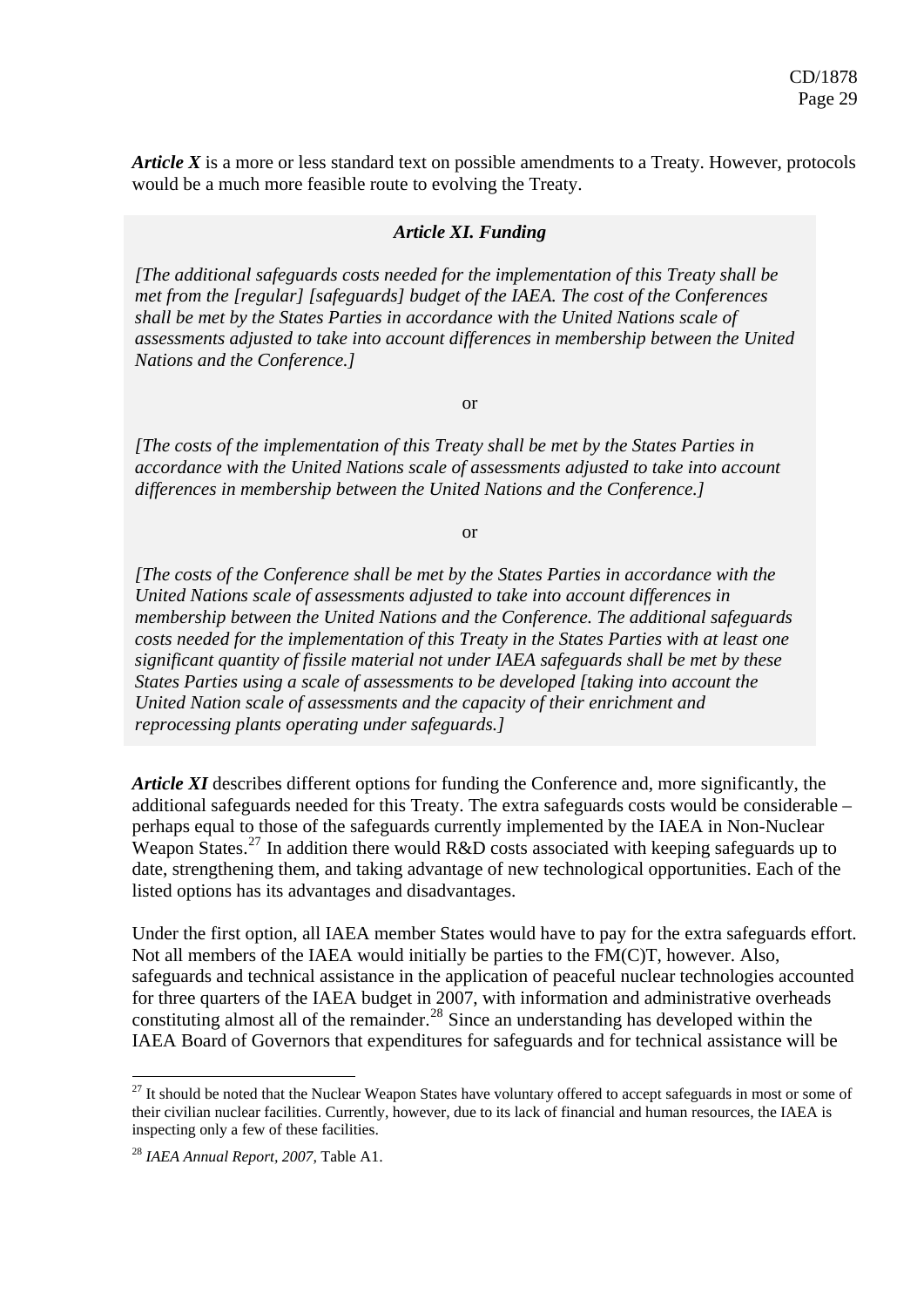kept approximately equal, doubling the IAEA safeguards budget might require doubling the entire IAEA budget.

Under the second option, all States Parties to the FM(C)T would pay the additional safeguards costs. This would seem fair since disarmament is a common interest and the safeguards in Non-Nuclear Weapon States have been financed also by the Nuclear Weapon States on that basis.

Under the third option, the nuclear-weapon states would pay for the extra safeguards costs. How the costs would then be shared among them would be a matter for further negotiation. One formula might be based on the scale of the FM(C)T-related activities on the territories of the nuclear-weapon states, for example, the production capacities of their enrichment and reprocessing plants.

#### *Article XII. Duration, Review and Withdrawal*

#### *XII.1. This Treaty shall be of unlimited duration.*

*XII.2. Unless otherwise decided by a majority of the States Parties, five years after the entry into force of this Treaty, a Conference of the States Parties shall be held to review the operation and effectiveness of this Treaty, with a view to assuring itself that the objectives and purposes in the Preamble and the provisions of the Treaty are being realized. In this context, it shall review how to promote the universality and effectiveness of the Treaty* 

*XII.3. At intervals of [five] years thereafter, further Conferences may be convened with the same objective, if the Conference so decides in its preceding session.* 

*XII.4. Each State Party shall have the right to withdraw from this Treaty if it decides that extraordinary events related to the subject matter of this Treaty have jeopardized its supreme interests.* 

*XII.5. Withdrawal shall be effected by giving twelve months' notice to all other States Parties, the Conference, and the Board of Governors of the IAEA, the Depositary and the United Nations. Notice of withdrawal shall include a statement of and explain the extraordinary event or events that the State Party regards as jeopardizing its supreme interests.* 

 *On receiving a notice of withdrawal, the Executive Secretary shall, within three months, convene a special session of the Conference in order to consider an appropriate response to the notice.* 

*Article XII.1.* Since this Treaty is meant to halt the production of fissile materials for weapons forever, it would make no sense to put a time limit on it. This paragraph is the same as the corresponding paragraphs in the CWC and CTBT.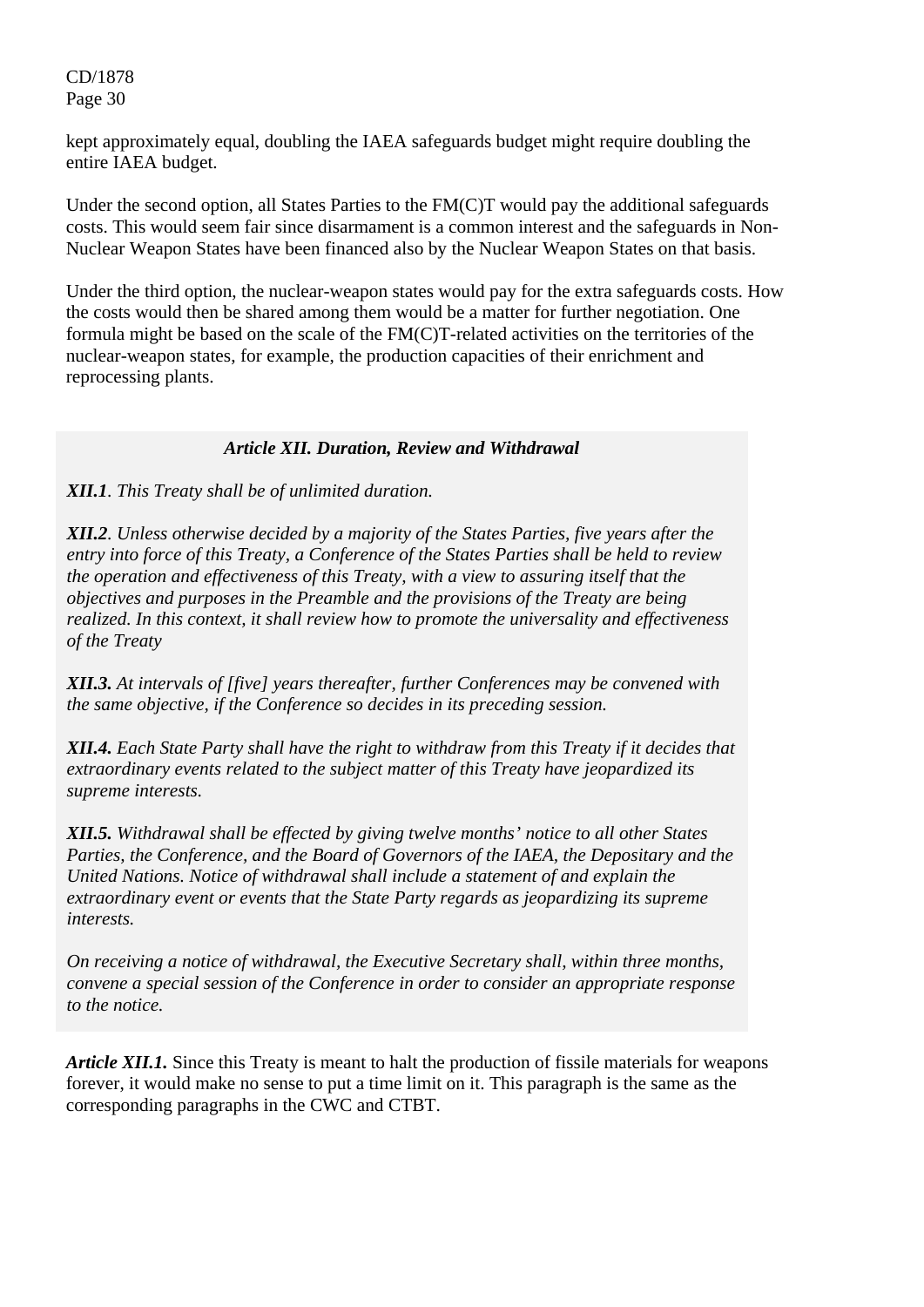*Article XII.2* provides for a Review Conference five years after entry into force of the Treaty. Since, according to Article XIII, the Treaty could come into force with relevant countries not yet Parties, the Review Conference would have to look particularly at how such non-adherence, if continued indefinitely, could undermine the FM(C)T.

*Article XII.4* requires, as in other arms control and disarmament agreements, that withdrawal from the Treaty can only occur under very serious circumstances.

*Article XII.5*. Contrary to other treaties in this field, which have three-month (six months in the CTBT) withdrawal notice, in this draft Treaty the withdrawal only takes effect 12 months after notification. Moreover, a special meeting of the Conference is required to be convened within three months to consider the withdrawal notice and what can be done about it.

## *Article XIII. Signature, Ratification, Accession and Entry into Force*

*XIII.1. This Treaty shall be open to all States for signature before its entry into force.* 

*XIII.2. This Treaty shall be subject to ratification by States Signatories according to their respective constitutional processes.* 

 *XIII.3. Any State that does not sign this Treaty before its entry into force may accede to it in any time thereafter.* 

*XIII.4. This Treaty shall enter into force after its ratification and the deposit of their instruments of ratification by [forty] States including at least [four] states with at least one significant quantity of unsafeguarded fissile material as determined by the IAEA Director General.*

*Article XIII.1, 2 and 3* contains standard language used in other Treaties and Conventions.

*Article XIII.4.* A significant number of States would have to ratify, including at least a minimum number that are nuclear-weapon states. The rigid entry into force provision in the CTBT, where 44 specific countries have to ratify has kept that Treaty in limbo since 1996. It would be important for the FM(C)T that it starts operating quickly for at least those States that have already unilaterally halted production of fissile materials for weapons. This would provide the opportunity to develop the additional safeguards provisions and techniques needed for this Treaty. During Review Conferences (see Article XII.2) an assessment could be made whether non-universality is harmful to the stability of the Treaty in the long run.

#### *Article XIV. Reservations*

*The Articles of this Treaty shall not be subject to reservations.* 

*Article XIV*. Reservations could undermine the Treaty if they reduced the obligations of one or more States Parties.